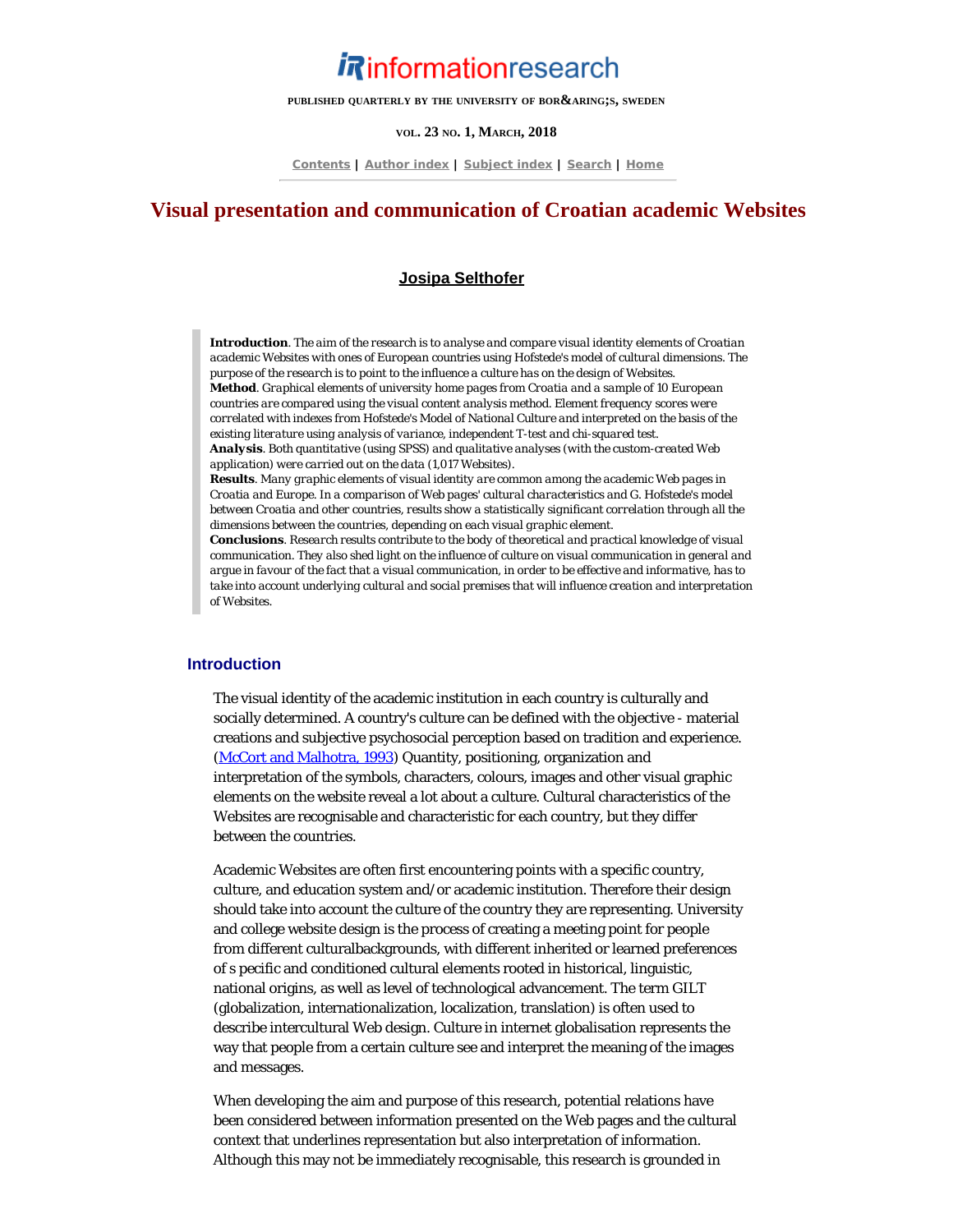the core concept of information science as defined by [Saracevic \(2009, p. 2570\)](#page-18-1) as '*the science and practice dealing with the effective collection, storage, retrieval, and use of information… concerned with recordable information and knowledge, and the technologies and related services that facilitate their management and use*'. He adds that:

> *more specifically, information science is a field of professional practice and scientific inquiry addressing the effective communication of information and information objects, particularly knowledge records, among humans in the context of social, organizational, and individual need for and use of information. (Saracevic, 2009, p. 2570)*

It is this social and cultural background that is always present in any representation of information whether intentional or not, and that may influence how information is perceived and interpreted. This research focused on the effective visual communication and its cultural context.

The aim of this research is to analyse and compare visual identity elements of Croatian academic Websites with ones of European countries. This study examines differences and similarities in the visual presentation and communication of academic Websites using Hofstede's model of cultural dimensions with a purpose to identify and critically analyse Croatia's academic visual identity, and the influence of culture on its design.

This study addressed the following research questions:

- 1. In what way is the visual information about Croatia as a culture and a country organised and presented in a virtual environment through the academic Websites?
- 2. What are the similarities and differences in the elements of the visual identity of university and college Websites in Croatia and other countries, depending on the affiliation to the certain Hofstede dimension?

There are a few limitations that were taken into account when interpreting results and these refer to the fact that the study researched only academic Websites and analysed only graphical elements of Websites. Further on, Croatian visual elements are compared only with elements of the selected country from each of Hofstede dimension and an influence of the designers that made academic Websites in each country is unknown.

The following section will refer to theoretical background and previous research since they were used extensively in the first phase of research to define categories and properties for the content analysis.

#### **Theoretical background**

# **Applicability of Hofstede's model of national culture to communication of Web pages' visual identity**

There are several models on the intercultural diversity of visual communication that can be applied in a virtual environment. The model of cultural dimensions (Nfactor) measures the different cultures on the basis of the number of variables or factors: low versus high-speed flow of messages, a little content vs. much content, physical distance and environment for performing multiple tasks or one task (multitasking and single-tasking). A pioneer of this model is Edward Hall ([Hall](#page-18-2) [1990](#page-18-2)).

According to [Hoft \(1996\)](#page-18-2), Trompenaars has introduced a seven-factor model, grouped into three types: problems in relationships with other people, problems related to time and problems related to the environment. **Khaslavsky (1998)** suggested a combined model with nine factors including the rate and context of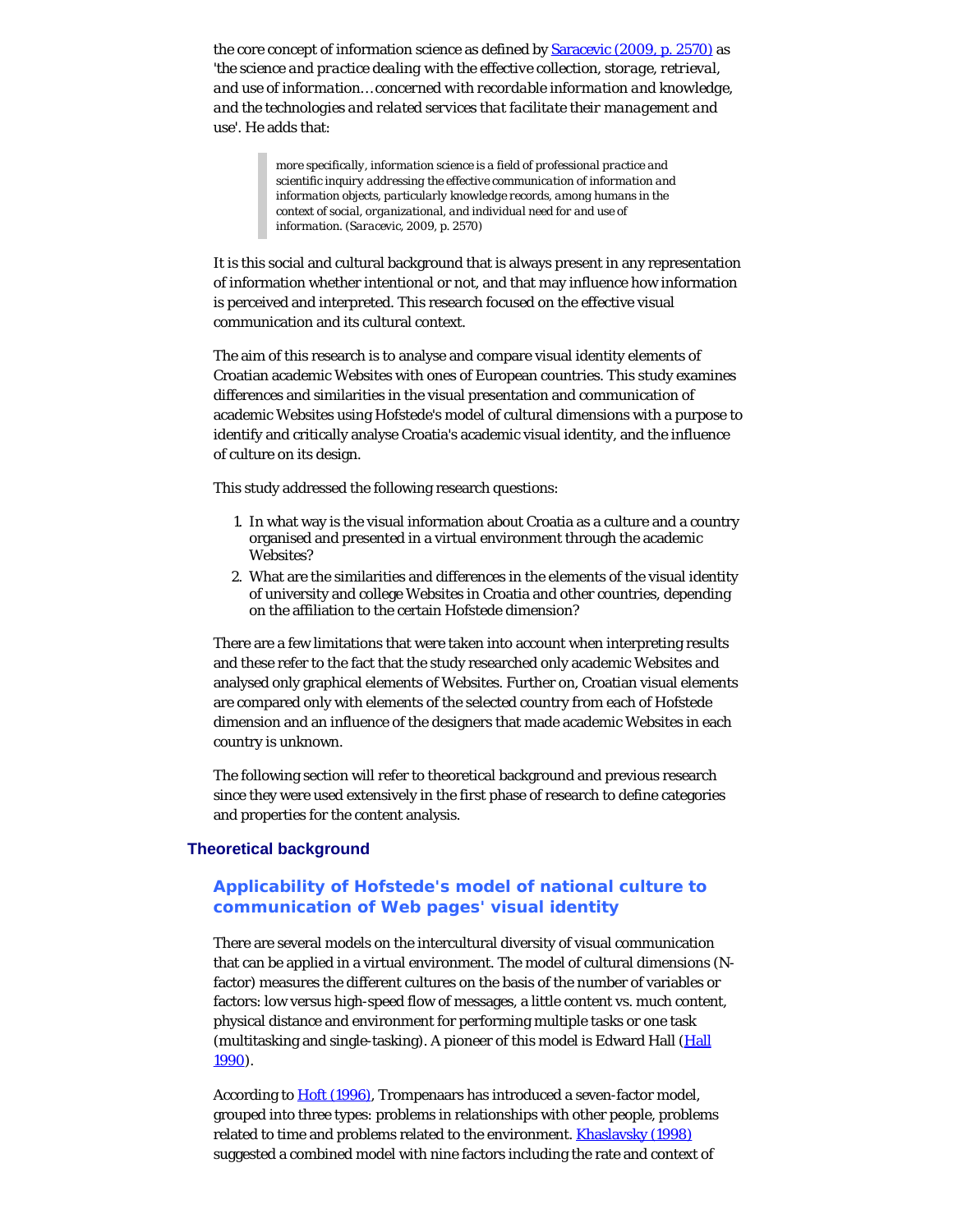messages, time, power distance, collectivism vs. individualism, anxiety, specificity vs. diffusivity, universality vs. particularity.

Hofstede's model of national culture is often used in human-computer interaction and in identifying differences of visual elements on websites (see, for example, [Barber and Badre 2001](#page-18-2); [Karande, Almurshidee and Al-Olayan 2006](#page-18-4)). The interpretation of the meaning of symbols and signs, structure of information, use of graphic design elements (such as typography, colours, shapes, images) can be associated with Hofstede's dimensions [\(Marcus and Gould 2000](#page-18-5); [Cyr and Haizley](#page-18-2) [2004](#page-18-2); [Callahan 2006](#page-18-2); [Gevorgyan and Porter 2008](#page-18-2)). In countries with a high power-distance index, information on the website is structured and national symbols are present. The use of image elements that are accentuated by the success, progress, change and the presence of personal information can indicate the high level of individualism in a culture [\(Marcus 2000\)](#page-18-6). The Hofstede dimension of masculinity is often related to the organization and efficiency of the elements on the website - navigation (which is oriented toward greater control) and interactive elements (games, animation) - while femininity is often associated with the care for others, environment, quality of life, cooperation, exchange of information and aesthetically pleasing websites [\(Marcus and Kitayama 1991](#page-18-7); [Sen, Lindgaard and](#page-18-8) [Patrick 2007](#page-18-8)).

Masculine cultures, such as Japan and Italy, place values on challenge, advancement, social recognition, and acquisition of wealth, while feminine cultures (e.g., Norway, Sweden) value quality of life, security, taking care of others, and the environment. Uncertainty avoidance measures the degree to which people tend to stay away from uncertain situations. It is often mistakenly interpreted as risk avoidance, but actually avoiding uncertain situations could be accomplished by setting strict rules, or by actually taking risks to prevent long-term uncertainty. High uncertainty-avoidance countries (e.g., Greece, Portugal) prefer formal rules and regulations in order to reduce the amount of uncertainty, and are less inclined toward change than countries with a low uncertainty avoidance index (e.g., Jamaica, Singapore).

Long-term orientation stands for the fostering of virtues oriented towards future rewards - in particular, perseverance and thrift. Its opposite pole, short-term orientation, stands for the fostering of virtues related to the past and present, in particular, respect for tradition, preservation of 'face' and fulfilling social obligations ([Hofstede, 2001\)](#page-18-2).

Hofstede's research was conducted in international subsidiaries of IBM between 1967 and 1973, and was based on a survey,the results of which were entered into an IBM database. Although the IBM survey was conducted in organizational contexts, Hofstede's model of culture is often used in cross-cultural research to interpret a large variety of research findings. According to the Social Science Citation index, Hofstede's book *Culture's consequences* (1980) and *Cultures and organizations* (1991) have together been cited over 3,500 times since their first publication and are used in a variety of disciplines: cross-cultural and organizational psychology, sociology, management, and communication [\(Callahan, 2006](#page-18-2)).

From further research ([Hofstede, Hofstede and Minkov, 2010](#page-18-2)), two new dimensions were derived on the basis of the data from the World Values Survey on a representative sample of the national populations. One dimension was completely new and the other one was a perfected fifth Hofstede dimension that allowed a greater sample of countries (93) to be measured and to be named pragmatism versus normativism. This dimension describes how people from a certain country experience their culture, past and present. The second, new dimension is named Indulgence versus Restraint. Indulgence stands for a society that allows relatively free gratification of basic and natural human drives related to enjoying life and having fun. Restraint stands for a society that suppresses gratification of needs and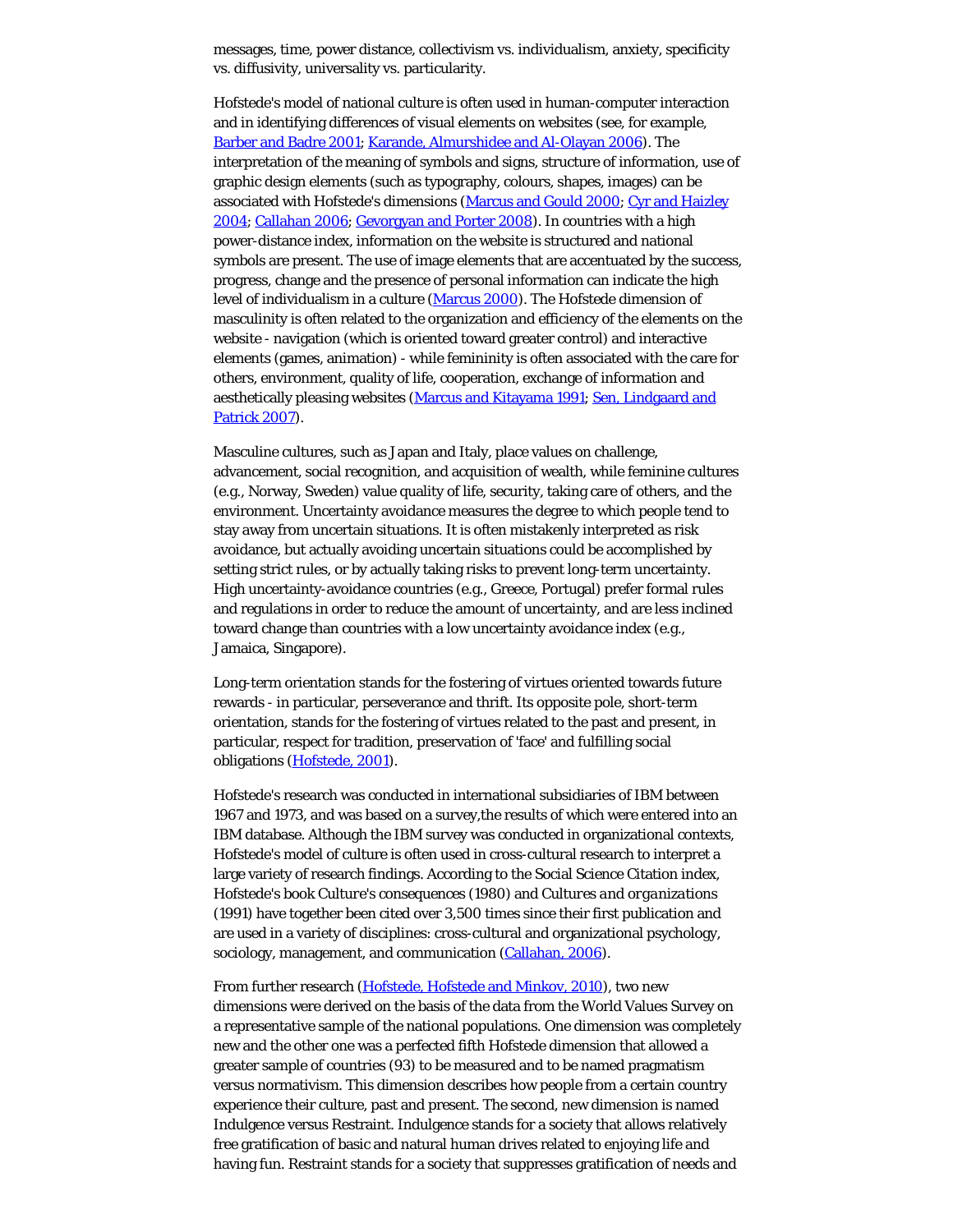regulates it by means of strict social norms [\(Hofstede Insights, 2018](#page-18-2)).

Hofstede's model of national culture is often used in human-computer interaction and in identifying differences of visual elements on Websites. The interpretation of the meaning of symbols and signs, structure of information, use of graphic design elements (such as typography, colours, shapes, images) can be associated with Hofstede's dimensions. In countries with a high power-distance index, information on the website is structured and national symbols are present. The use of image elements that are accentuated by the success, progress, change and the presence of personal information can indicate the high level of individualism in a culture. The Hofstede dimension of masculinity is often related to the organization and efficiency of the elements on the website - navigation (which is oriented toward greater control) and interactive elements (games, animation) - while femininity is often associated with the care for others, environment, quality of life, cooperation, exchange of information and aesthetically pleasing Websites.

The model of cultural markers determines those visual signs or symbols on the website that are typical for a particular culture.These cultural markers on the site usually consist of colours, advertisements, metaphors, navigation and other elements that are expected and desirable in a certain culture ([Smith, Dunckley,](#page-18-9) [French, Minocha and Chang, 2004](#page-18-9)).

Marcus [\(2000](#page-18-6)) lists five components of website interface design: metaphor, mental model, navigation, interaction, and appearance. Metaphor means the simplification of complex information, mental model refers to individual differences in the perception of the individual seeing, navigation marks the movement conditioned upon the mental model, interaction is related to all means of communication between humans and computers, and appearance is related to visual, sensory or tactile stimuli created by the presented content. Marcus combined Hofstede's cultural dimensions model with the elements of the interface design and created a matrix of twenty-five points of interest.

#### **Previous research**

Previous research in the field of cultural differences on design between countries using Hofstede's model of national cultures was oriented towards marketing research of advertisements or on particular visual elements of Websites: the meaning of colours, symbols and characters for each national culture ([Barber,](#page-18-2) [Badre, 2001](#page-18-2)). For example, Cutler, Javalgi and Rajshekhar [\(1992](#page-18-2)) explored the diversity in advertisement design (size, colour, quantity of image elements) between Europe and the United States. Karande, Almurshidee and Al-Olayan [\(2006](#page-18-4)) proposed a standardisation framework in advertising, based on cultural and socioeconomic similarities between the Arab countries. The study was conducted on a sample of 949 advertisements from Egypt, Lebanon and the United Arab Emirates. The research results showed that advertising, when used in culturally similar markets, is uniform. Research on cultural markers on Korean and English Websites has shown how graphic elements and aesthetic principles can differ between different cultures [\(Juric, Kim and Kuljis, 2003](#page-18-10)).

Many authors in their research on cultural diversity in the design of Websites have used Hofstede's model. For example, Fletcher [\(2006](#page-18-2)) points out the need for cultural sensitivity in designing visual elements on a website for the purpose of communication. He concluded that effective communication on Websites between different ethnic groups requires knowledge of their cultural characteristics. Visual content design largely depends on the type and use of the website, but also on the target user groups. To reach out to different ethnic groups, design elements - such as the language on the site, symbolism and characters - must be considered (e.g., number 13 has a negative connotation in many countries).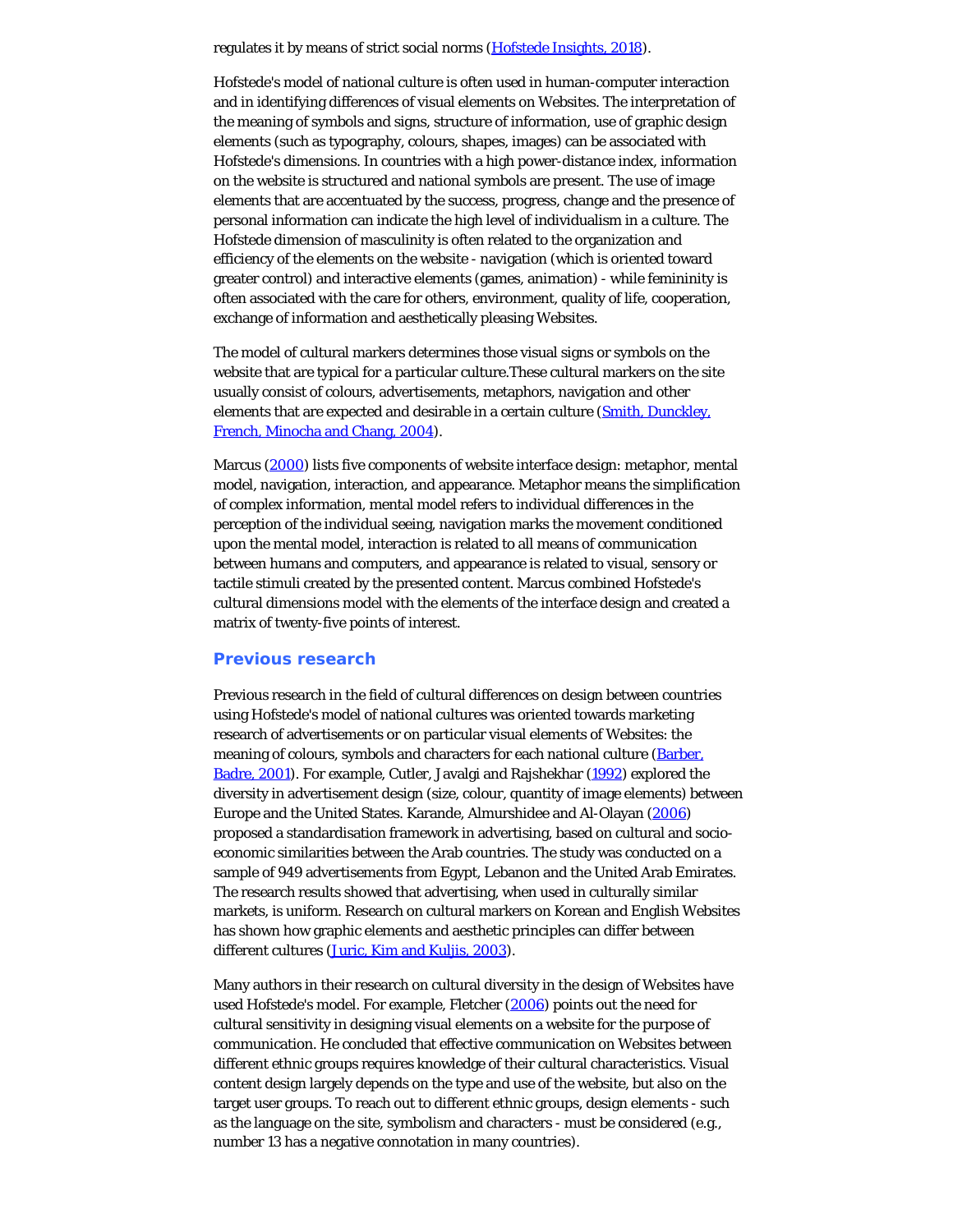Kim and Kulis [\(2010](#page-18-11)) compared the Websites of charities in South Korea and the United Kingdom. They conclude that there are elements of cultural differences visible from the graphic design. Results from their survey were compared with Hofstede's dimensions and it was concluded that the colour white is dominant in both countries as it refers to common features of style in graphic design Websites globally. Research has shown that Websites of South Korea's charities used more multimedia elements, such as sound, video and animation. South Korea is a highly collectivistic country, fostering social values and group decision-making. On the Websites from the research sample in South Korea, online groups are present to a greater extent than in the UK as an individualistic society.

In their research conducted on academic Websites Marcus and Gould [\(2000](#page-18-5)) point out that the first Hofstede dimension (power- distance) is closely connected with the organisation, structure and hierarchy of the website; a different distribution of power in society affects the different emphasis on moral and religious symbols, which directly influence the credibility and effectiveness of the visual message. Marcus and Gould connect the second and third dimension (individualism/collectivism and femininity/masculinity) with themes, type and amount of image elements on the Web page, and the fourth dimension (uncertainty avoidance) with the meaning of metaphors and symbols on the website. The fifth dimension (long- vs. short-term orientation) is highly correlated with the mission, vision and philosophy of the entire website (i.e., a background institution). The number of links and multimedia varies depending on the particular culture. When a designer is from a culture that values material goods, there is greater use of animations and graphics on the website. This is in close connection with Hofstede's dimension of masculinity where the cultures in which characteristics of masculinity are desirable e.g., Japan, Germany, USA.

Dormann and Chisalita [\(2002](#page-18-2)) distinguish 'visual-based' and 'index-based' Websites. In 'visual-based' Websites the emphasis is on graphic design, and in 'index-based' ones the emphasis is on the number of links and search options on the website. In their study, Websites are determined by the culture and they use Hofstede's model for the analysis and interpretation of the research results. In their research of academic Web sites, they linked the masculinity dimension with emphasis on tradition and authority and frequent images of buildings. The opposite feminine dimension is, according to authors, linked with frequent images of people, especially showing them laughing, talking or studying together.

Ackerman [\(2002](#page-18-2)) in his research concludes that high uncertainty avoidance dimension is connected with references to daily life and redundancy of material on academic Web sites.

Callahan [\(2006](#page-18-2)) explores the cultural differences between the layouts of academic Websites in different countries of the world. She managed to connect visual content analysis with Hofstede's dimensions: power distance with the theme, amount and type of image content on the website, and the individualism/collectivism dimension with the symmetry on the Websites.

Sen, Lindgaard and Patrick [\(2007](#page-18-8)) in their study of cultural differences of symbolic elements on academic Websites concluded that individuals from different cultures perceive them in different ways, depending on their own origin. Comparing the results obtained with Hofstede's dimensions, the authors stated:

> *1. Power Distance indicates the uniformity of the distribution of power in society (culture). Countries with highdefinition obey authority figures (teachers, parents, bosses) and the superiority of the leader is also reflected in the credibility of the message on the website of the university, as well as in their effectiveness.*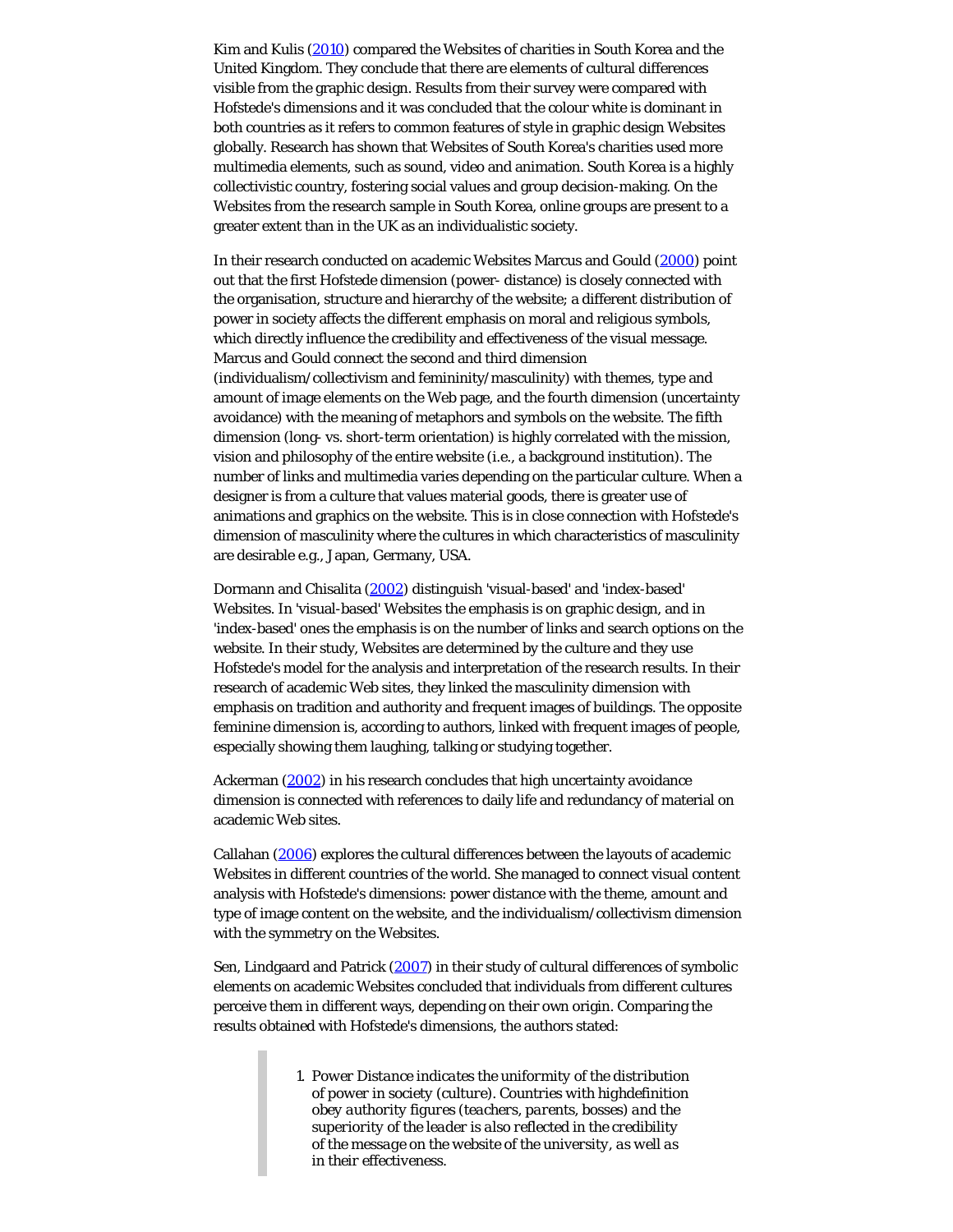- *2. Hofstede's dimension of Individualism is linked to personal freedom, concern about the individual's rights, freedom of thought, competitive spirit, self-realization, self-actualization. In collective cultures, the emphasis is on group harmony, the ideology of group dialogue over the rights of the individual.*
- *3. Linked to the dimension of Uncertainty Avoidance, the authors wonder whether increased /decreased risk strengthens or weakens the credibility of the message.*

Other conclusions of their research were:

- *1. For students from Western countries most important was the feeling that arises from the overall impression generated by looking at the website of the desired university or college. For students who are coming from Eastern countries, most important was to discover from the Web page aesthetics the quality of education that the institution provides.*
- *2. The symbolic effect of the university's building image on the website is different for students from different cultures. In Eastern cultures the image of the institution's buildings is appreciated; the age of the building indicates the history of the institution, older and more experienced teachers, and thus the quality of education.*
- *3. Images of people from the management structures on the Web pages are interpreted as fraud by students from Western countries - creating the false impression that they can rely on them leads to disbelief. On the contrary, in Eastern cultures where people prize authority, the image of such leaders is perceived as 'sacred' because - the president never lies. [\(Sen, Lindgaard and Patrick 2007,](#page-18-8) [65-71](#page-18-8))*

Marcus and Kitayama's [\(1991](#page-18-7)) research highlights how people in collective cultures are defined through group membership and the group is deemed to be homogeneous. Marcus [\(2000](#page-18-6)) indicates that the dimension of power distance stands in close connection with the emphasis of the moral and religious symbols on the website. Kim, Lee and Choi [\(2003](#page-18-12)) researched the connection between the aesthetics of the Web pages and user satisfaction; they observed the navigation and organisation of the visual graphic elements on Web pages in different cultures. Gevorgyan and Porter ([2008\)](#page-18-2) had explored the impact of cultural background on priorities in website design. The research samples were composed from Chinese students, and US students. The results were compared with Hofstede's dimensions of power distance and uncertainty avoidance, and the authors concluded that Chinese students prefer website elements that emphasize the power-distance dimension. US students give preference to the dimension of uncertainty avoidance associated with risk.

Cyr and Haizley [\(2004](#page-18-2)) applied Hofstede's model in their study of intercultural website visual graphic elements of the government organisations from Japan, Germany and the United States. They concluded that Websites from the countries from the sample differ in advertisement positioning and search engines, by typographic features, as well as highlighted elements on the page. The use of national symbols and signs is present on German and Japanese Websites. All Websites from the sample use passive graphic elements in the form of maps and signposts.

#### **Methods**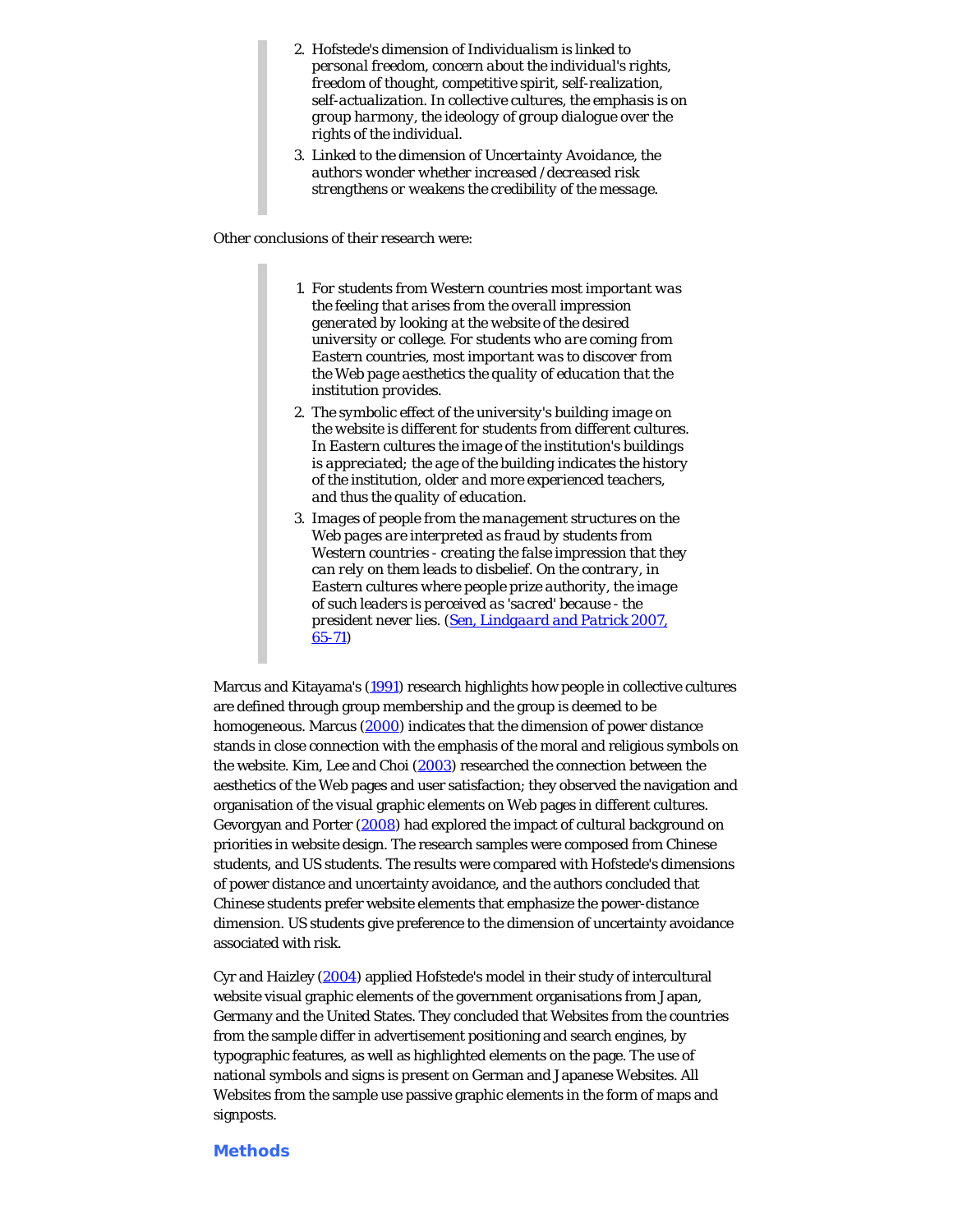The research was conducted in three phases in 2014. The first phase was defining categories and properties for the analysis on the basis of theoretical background and the previous research; the second phase was an analysis of these properties on a research sample; and the third phase was a comparison with the Hofstede's dimensions. Methods used were visual content analysis, Hofstede's model of national culture and checks on hypotheses: chi-squared test, ANOVA (analysis of variance) and T-test.

Categories and properties of visual elements on the website are created according to previous studies conducted in the area of cultural diversity research. Table 1 presents website characteristics related to Hofstede's dimensions of culture based on previous research from the field.

The following visual identity elements were analysed:

- Trademark (symbol, emblem, typography)
- Colour (front of the page and the background)
- The organisation of elements on the website (different Web architectures and composition; hierarchy, symmetry…)
- The number of links on the website to other academic institutions and to social networks
- Photography (topic figurative, abstract images, number)
- Multimedia presence of animated, video or graphic elements on the website

The method of visual content analysis [\(Bell, 2002](#page-18-2)) is used most frequently in the research of mass media and message in the communication process. It is a systematic research method that allows inductive and deductive inference and the testing of hypotheses based on observations of visual elements through various measurable categories according to certain theoretical assumptions [\(Rose, 2012](#page-18-13)).

| <b>Dimension</b>         | <b>High</b>                                                                                                                                                                        | Low                                                                                                                                                                                                                  | <b>Source</b>                                                                                     |
|--------------------------|------------------------------------------------------------------------------------------------------------------------------------------------------------------------------------|----------------------------------------------------------------------------------------------------------------------------------------------------------------------------------------------------------------------|---------------------------------------------------------------------------------------------------|
| Power<br>distance        | - symmetry<br>- tall hierarchies<br>- focus on official seal.<br>national emblems<br>- photographs of<br>leaders<br>- monumental<br>buildings<br>- monuments                       | - asymmetry<br>- shallow hierarchies<br>- photos of students<br>rather than faculty<br>- images of both sexes<br>- mages of public<br>spaces<br>- images of everyday<br>activities                                   | Marcus and<br><b>Gould (2000)</b><br>Ackerman<br>(2002)                                           |
| Individualism            | - images of individuals<br>- images of young<br>- emphasis on action                                                                                                               | - images of groups<br>- images of aged and<br>experienced<br>- emphasis on state of<br>being                                                                                                                         | <b>Marcus and</b><br><b>Gould (2000)</b>                                                          |
| Masculinity              | - limited choices<br>- orientation toward<br>goals<br>- emphasis on<br>tradition and authority<br>- frequent images of<br>buildings<br>- graphics used for<br>utilitarian purposes | - multiple choices<br>- orientation toward<br>relationships<br>- frequent images of<br>people, especially<br>showing them<br>laughing, talking or<br>studying together<br>- attention gained by<br>visual aesthetics | Ackerman<br>(2002)<br>Dormann and<br>Chisalita (2002)<br><b>Marcus and</b><br><b>Gould (2000)</b> |
| Uncertainty<br>avoidance | - limited choices<br>- restricted amounts<br>of data<br>- limited scrolling<br>- references to daily<br>life<br>- redundancy                                                       | - variety of choices<br>- long pages with<br>scrolling<br>- abstract images                                                                                                                                          | <b>Marcus and</b><br><b>Gould (2000)</b><br><b>Ackerman</b><br>(2002)                             |

**Table 1: Web site characteristics in relation to Hofstede's dimensions of culture [\(Callahan,](#page-18-2) [2006, p. 248](#page-18-2))**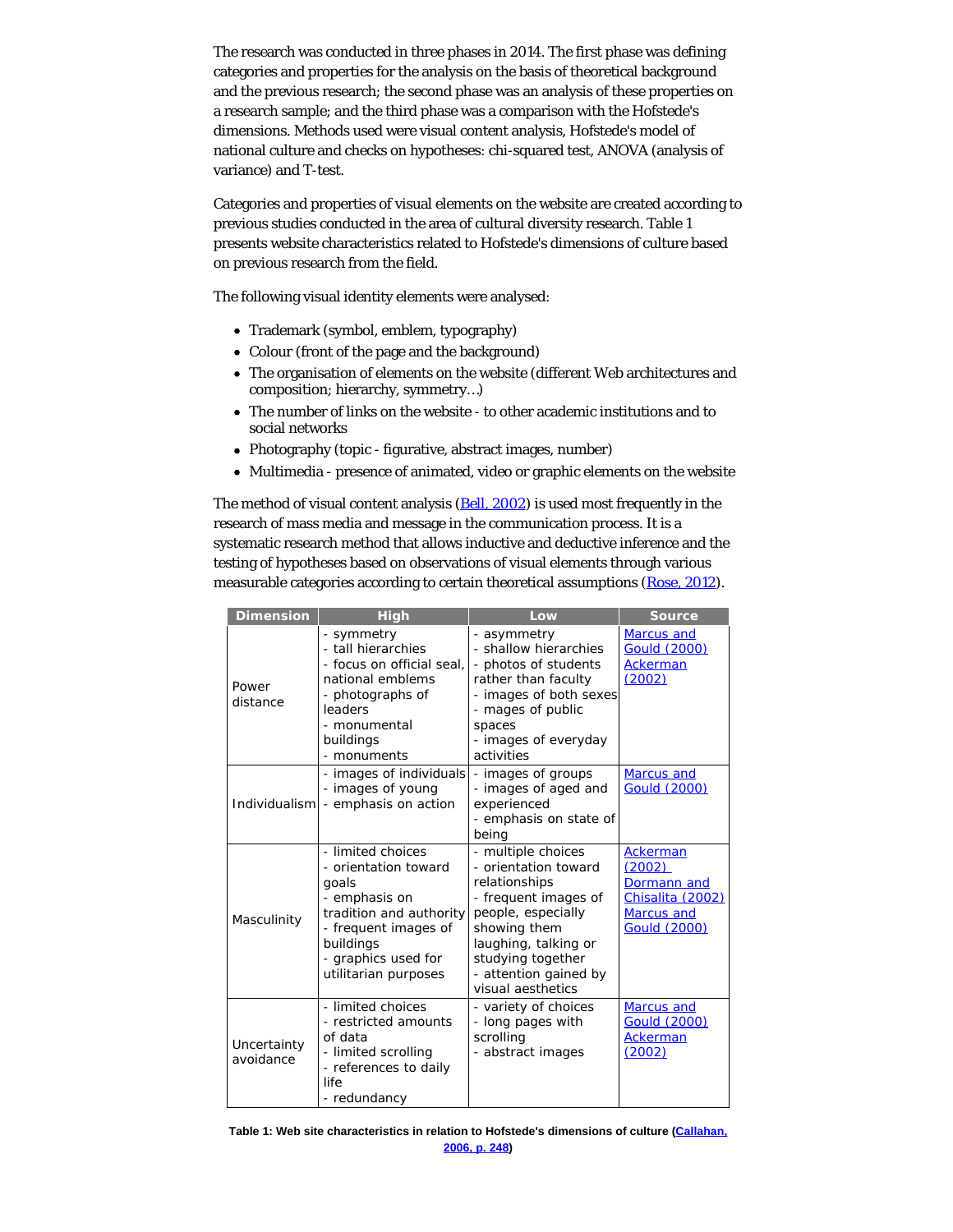## **Research sample**

Data for the study were collected from all Croatian public university Websites as well as from a comparative sample of ten European countries. University Websites from the sample of other European countries were chosen according to the affiliation of a country to certain Hofstede dimensions; those with the highest/lowest index in each dimension (Table 2). The sample of chosen countries is also geographically, culturally and politically relevant for comparison with similar Croatian university Websites (Austria, Germany, France, Hungary, Romania, Latvia, Spain, Sweden, Ireland, Greece).

European countries were chosen for comparison on the basis of following criteria:

- Geographical location within Europe
- European countries in which Croatian students mostly go [\(Institut za razvoj](#page-18-2) [obrazovanja, 2013](#page-18-2))
- European countries whose students mostly come to Croatia [\(Institut za razvoj](#page-18-2) [obrazovanja, 2013](#page-18-2))

| Country | Power<br>distance | Individualism/Masculinity/Uncertainty<br>collectivism | Femininity | avoidance | Long-term<br>vs. short-<br>term.<br>orientation | Pragmatism Indulgence |    |
|---------|-------------------|-------------------------------------------------------|------------|-----------|-------------------------------------------------|-----------------------|----|
| Austria | 11                | 55                                                    | 79         | 70        | 31                                              | 60                    | 63 |
| Croatia | 73                | 33                                                    | 40         | 80        | X                                               | 58                    | 33 |
| France  | 68                | 71                                                    | 43         | 86        | 39                                              | 63                    | 48 |
| Germany | 35                | 67                                                    | 66         | 65        | 31                                              | 83                    | 40 |
| Greece  | 60                | 35                                                    | 57         | 112       | X                                               | 45                    | 50 |
| Hungary | 46                | 80                                                    | 88         | 82        | 50                                              | 58                    | 31 |
| Ireland | 28                | 70                                                    | 68         | 35        | 43                                              | 24                    | 65 |
| Latvia  | 44                | 70                                                    | 9          | 63        | 25                                              | 69                    | 13 |
| Romania | 90                | 30                                                    | 42         | 90        | X                                               | 52                    | 20 |
| Spain   | 57                | 51                                                    | 42         | 86        | 19                                              | 48                    | 44 |
| Sweden  | 31                | 71                                                    | 5          | 29        | 20                                              | 53                    | 78 |

European countries that, according to Hofstede's dimensions, have emphasized diversity

**Table 2: Research sample and Hofstede index by each dimension (indexes from [https://geert](https://geert-hofstede.com/)[hofstede.com/\)](https://geert-hofstede.com/)**

The research sample of 1,017 Websites of the public universities and associated departments in eleven countries was analysed in the native language of the country or, in the event that there is no page in the native language, in English (Table 3).

| <b>Initial</b><br>website |    |     |     | Austria Croatia France Germany Greece Hungary Ireland Latvia Romani Spain Sweden |    |    |         |    |    |    |    |
|---------------------------|----|-----|-----|----------------------------------------------------------------------------------|----|----|---------|----|----|----|----|
| Number of<br>universities | o  |     | 27  | 17                                                                               | 8  |    | $\circ$ |    |    | 18 | 20 |
| Number of<br>components   | 46 | 121 | 186 | 143                                                                              | 83 | 59 | 57      | 20 | 42 | 60 | 69 |
| Total                     | 55 | 128 | 213 | 160                                                                              | 91 | 65 | 66      | 23 | 50 | 78 | 89 |

**Table 3: Number of Websites for analysis from the research sample.**

# **Data collection**

Data collection for qualitative analysis in visual communication studies is very complex and time consuming. Specifically, researchers need a single interface for qualitative visual analysis and quantitative data collection of certain variables. Although there are many software tools and solutions designed for the analysis of large amounts of data by helping to organise documents on topics of interest and placing them in their larger context, at the time of conducting this study there were no tools available for visual content analysis of Websites.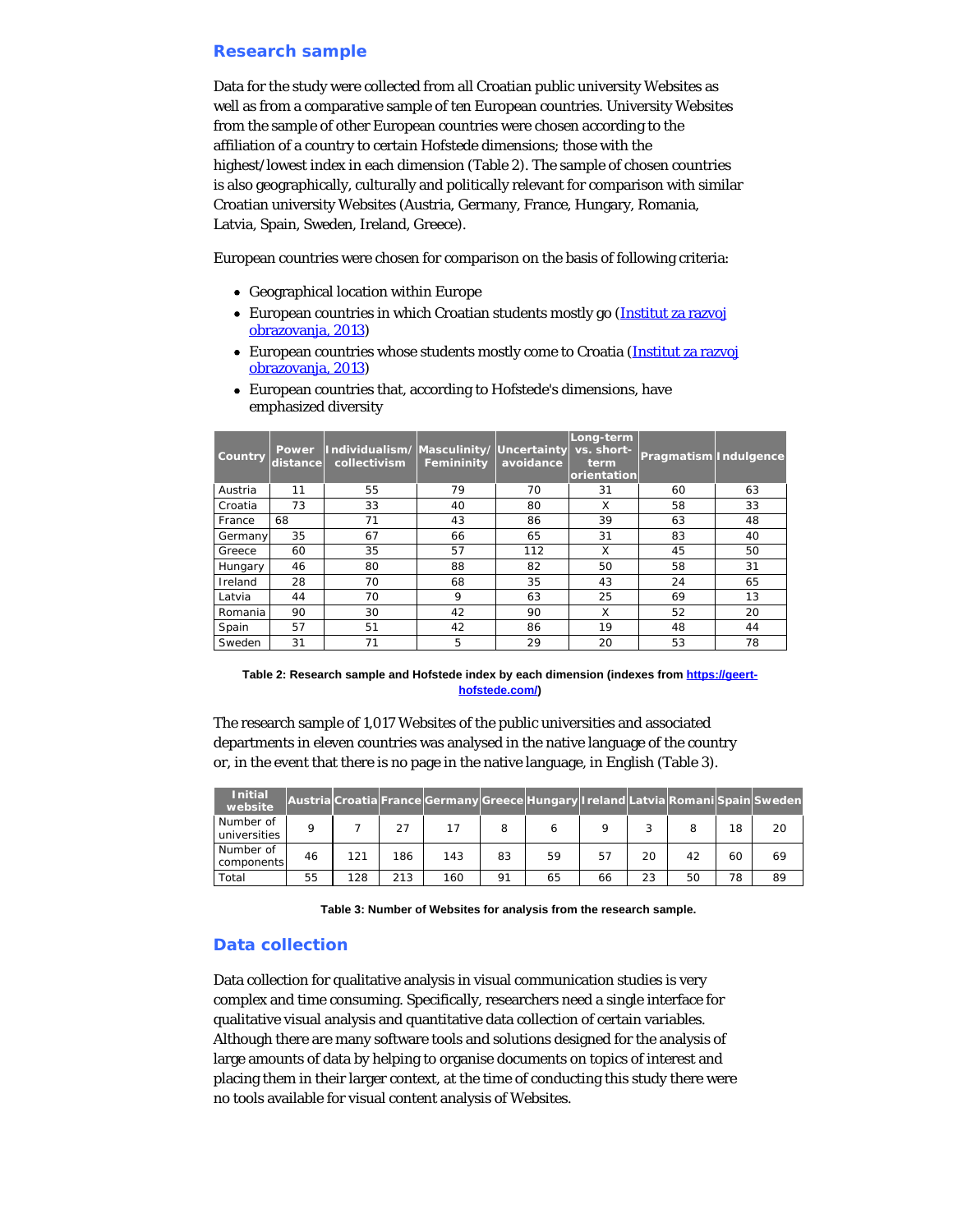

**Figure 1: Web application interface.**

Since this specific visual communication research project consisted of analysing and validating visual elements on a large number of Web pages (1,017), it was difficult to conduct research manually. In this specific visual research, the most important thing for the researcher was to have an application that is organised in a way that allows the researcher a full visual control of a Web page s/he is observing and the ability to mark and save their observations directly on screen. Web application for the specific research project (Image 1) was built using agile software development method on LAMP stack and is available online. It offers three main sections: list of Websites to evaluate, visual representation of loaded website and list of attributes grouped by categories for quantifying data. Proposed customised IT tool allows data export to widely accepted Microsoft Excel format for further data analysis [\(Selthofer and Jakopec 2014](#page-18-14)).

# **Visual content analysis through categories and properties**

The analysis included five categories: website, colour, website organisation, image and visual identity of institution (see Appendix 1), each consisting of properties. When visual content analysis was conducted in Web application, results were further analysed and compared in SPSS statistical software. Results were compared between the countries and according to affiliation to Hofstede's dimensions. Furthermore, results on properties for Croatian sample were compared with other countries from the research sample and according to affiliation with Hofstede's dimensions.

### **Research results**

## **Visual presentation of the Croatian Websites**

In Croatia a total of seven universities and its 121 components (Faculties and Departments) were analysed. Research was conducted on Websites in the native language of the country or, in the event that there was no page in the native language, in English. Other than in Croatian language, academic Websites in Croatia are in English (N=75, 58.6%), two of them in Italian and one of them in German and Chinese.

The predominant foreground colour of website is white  $(N=72, 56.2\%)$ , except of sites in University of Zadar where it is blue. The predominant background colour of website is grey (N=56, 43.8%), except at the University of Pula where it is black.

Organisation of the visual content on the Websites from the sample in Croatia was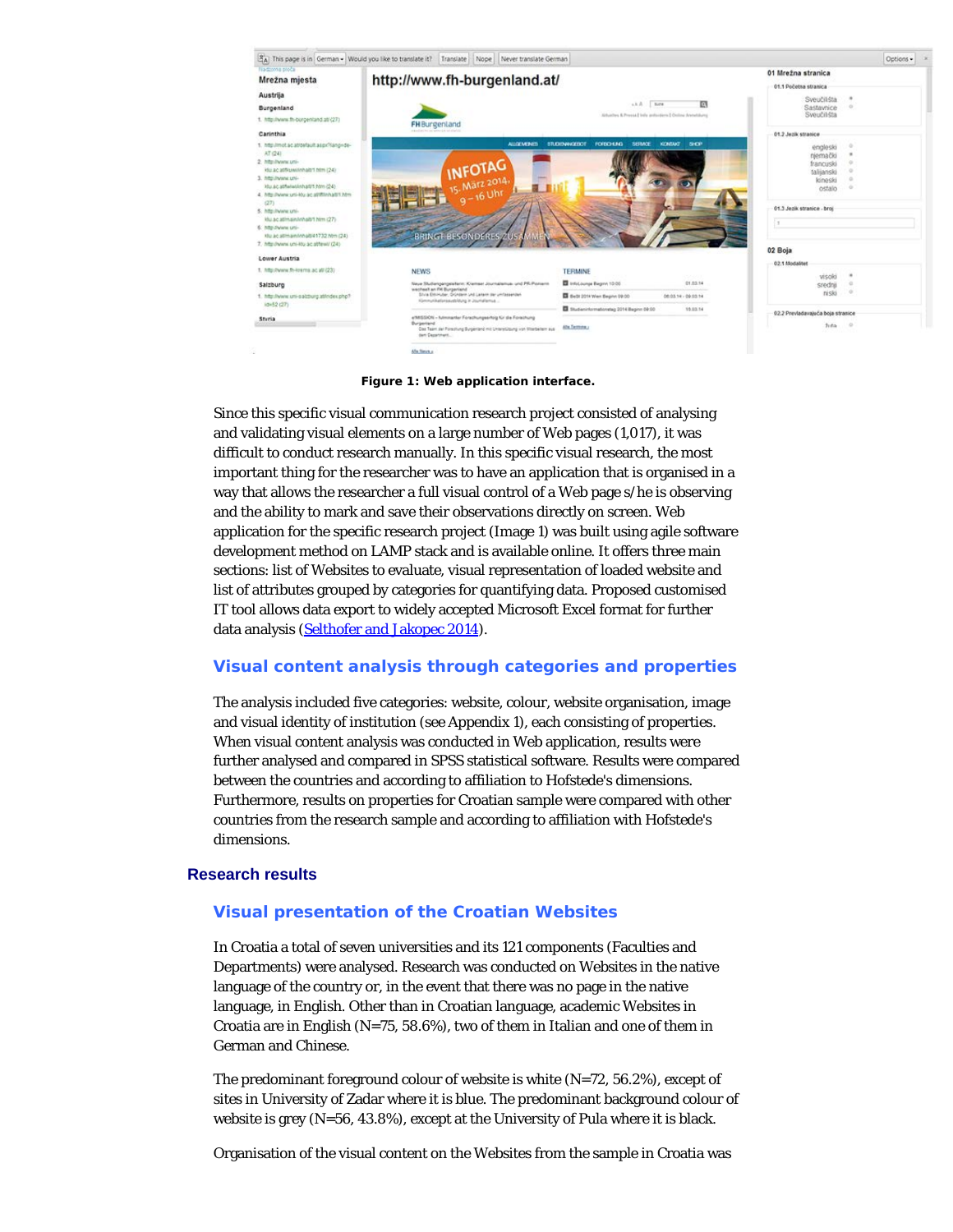mainly symmetrical (N=83, 64.8%). University of Pula has no symmetrical Web pages. The prevalent type of composition on Websites is 1\_2\_1 (N=66, 51.6%).

The largest number of Websites use simple menus (N=93, 72.7%), except of University of Osijek that have complex ones, and have a vertical orientation (N=104, 81.3%).

Regarding the number of images in Croatia (total of 697), most are at the University of Zagreb Websites. The modality of images is mainly high (N=85, 66.4%). Medium modality is present on  $31.6\%$  (N=40) and low on  $2.3\%$  (N=3).

The types of images that are prevalent on Websites are photographs presenting mainly figurative images of people (52.3%). Images of buildings are present on 64.8% of Websites, artefacts on 25.8% of webpages and nature on 13.3% of Websites in Croatia.

Figurative images of a people are mainly mixed sexes (69.6%), then of men (13%) and women (8.7%). Images of students are present on 31.9% Websites, students and professors on 17.4% Websites. The social distance of the people on the images is mainly public (46.4%), then social (24.6%), personal (23.2%) and intimate (5.8%).

The number of links to other institutions or to social networks and images on the Websites is 1134; the highest number is in University of Zagreb (288) and lowest in University of Pula (23).

The highest numbers of links to the social networks are present in University of Dubrovnik (8) - Facebook, Twitter and YouTube. On the University of Pula Websites there are no links to social networks. Facebook is mostly present on Croatian universities Websites (27), then Twitter (18), YouTube (12), Google and LinkedIn (2), and, finally, Flickr (1).

The visual identity of academic institution is present on 93 or 72.7% of Websites as coat of arms. Symbol, as part of visual identity, is present on 56 or 43.8% of Websites. A visual identity manual (i.e., a handbook providing guidelines for using visual identity elements) is present on only 4 or 3.1% of Websites.

From the research results, 78 or 60.9% Websites have some sort of animation, video or graphic material.

# **Comparison of visual identity characteristics of Croatian and European universities Websites and Hofstede's dimensions**

The visual characteristics of Croatian universities Websites were then compared with those of other countries from the research sample that had a significant difference in each of Hofstede's dimensions (Table 4).

| Croatia |        | <b>Austria Romania</b>                                                               |
|---------|--------|--------------------------------------------------------------------------------------|
| 73      | 11     | 90                                                                                   |
| Croatia | France | Greece                                                                               |
| 33      | 71     | 35                                                                                   |
|         |        | <b>Sweden</b>                                                                        |
| 40      | 88     | 5                                                                                    |
|         |        | Greece                                                                               |
| 80      | 35     | 112                                                                                  |
|         |        | <b>Ireland Germany</b>                                                               |
| 58      | 24     | 83                                                                                   |
|         |        | Latvia                                                                               |
| 33      | 78     | 13                                                                                   |
|         |        | <b>Croatia</b> Hungary<br><b>Croatia</b> Ireland<br>Croatia<br><b>Croatia Sweden</b> |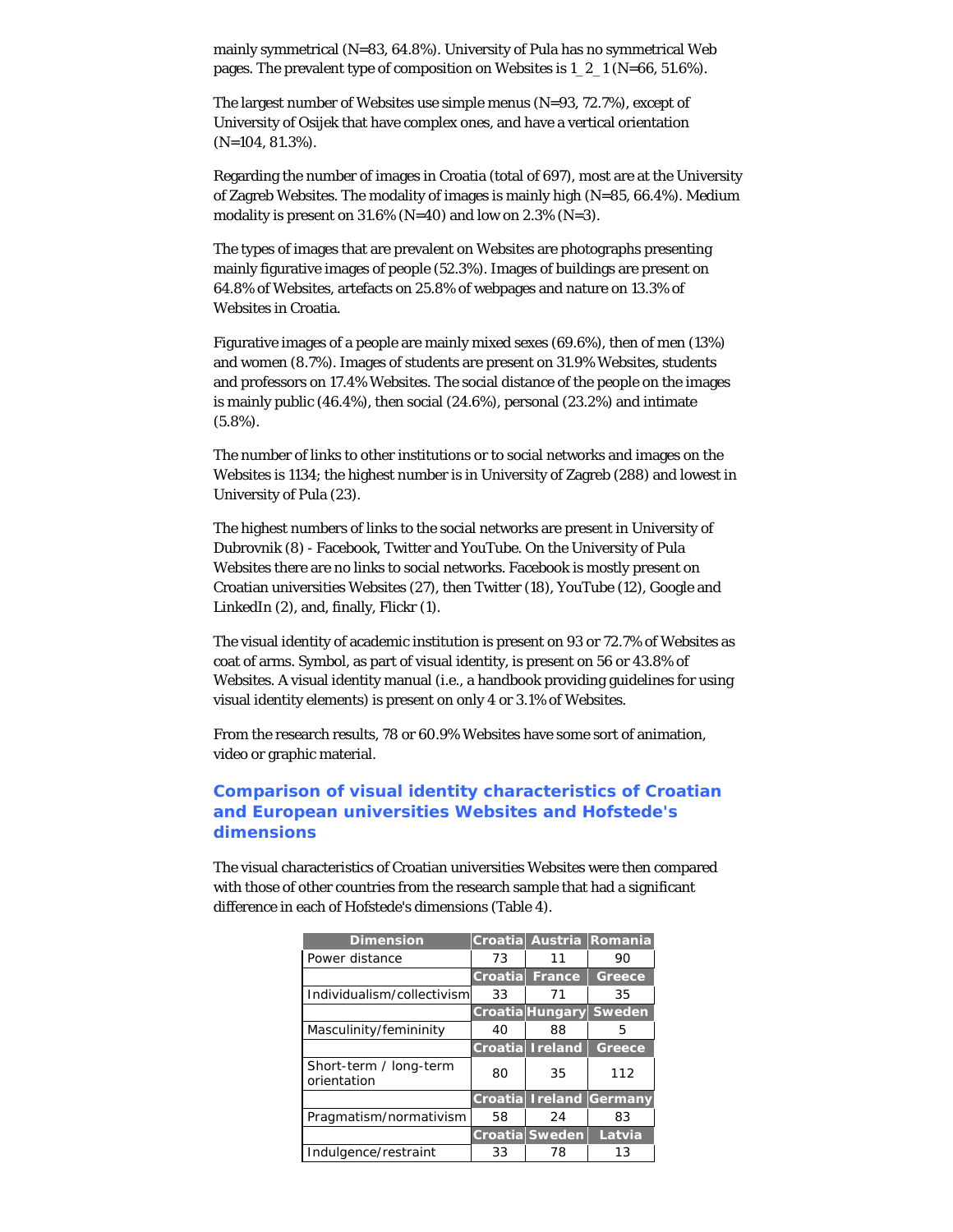# **Croatia and the power distance dimension**

Croatia is high a power distance country (73) and the Pearson Chi-Squared test has shown a significant difference between Croatia and Austria (which has a low Power distance - 11) in animation or graphic elements on the Websites (Table 5) and in social distance on figurative images of person (Table 24) with p=0.000.

|                            | <b>Presence</b><br>of       | Figurative images of person -<br>social distance |                          |        |               |  |  |
|----------------------------|-----------------------------|--------------------------------------------------|--------------------------|--------|---------------|--|--|
|                            | animation<br>or<br>graphics |                                                  | Intimate Personal Social |        | <b>Public</b> |  |  |
| Austria                    | 14                          | 5                                                | 17                       | 3      |               |  |  |
|                            | 26.40%                      | 19.20%                                           | 65.40%                   | 11.50% | 3.80%         |  |  |
|                            | 78                          |                                                  | 16                       | 17     | 32            |  |  |
| Croatia                    | 60.90%                      | 5.80%                                            | 23.20%                   |        | 24.60% 46.40% |  |  |
| Pearson<br>Chi-<br>Squared |                             | O                                                |                          |        |               |  |  |

**Table 5: Social distance of persons on figurative images and animation/graphic elements on Websites in Croatia and Austria.**

Romania is extremely high power distance country (90). In comparison with Croatia, there is a significant difference in the number of coats of arms on Websites (Table 6).

|                     | <b>Presence of</b><br>coats of arms |
|---------------------|-------------------------------------|
| Croatia             | 93                                  |
|                     | 72.70%                              |
| Romania             | 20                                  |
|                     | 40.00%                              |
| Pearson Chi-Squared |                                     |

**Table 6: Presence of coats of arms on Websites in Croatia and Romania.**

## **Croatia and individualism vs. collectivism dimension**

Croatia is collectivistic society (33) and the Pearson Chi-Squared test shows a significant difference between Croatia and Greece, which has almost similar score on collectivism (35), on the number of images of persons and artefacts on Websites, in status and social distance of persons on figurative images and in presence of coats of arms and animation or graphic elements (Table 7 and 8).

|                            | <b>Figurative</b><br>images of<br>person | <b>Figurative</b><br>images of<br>artefacts | <b>Presence</b><br>of coats<br>of arms | <b>Presence of</b><br>animation or<br>graphics |
|----------------------------|------------------------------------------|---------------------------------------------|----------------------------------------|------------------------------------------------|
| Croatia                    | 67                                       | 33                                          | 93                                     | 78                                             |
|                            | 52.30%                                   | 25.80%                                      | 72.70%                                 | 60.90%                                         |
| Greece                     | 36                                       | 33                                          | 30                                     | 34                                             |
|                            | 39.60%                                   | 36.30%                                      | 33.00%                                 | 37.40%                                         |
| Pearson<br>Chi-<br>Squared | 0.062                                    | 0.096                                       | Ω                                      | 0.001                                          |

**Table 7: Figurative images of persons and artefacts, coats of arms and animation or graphic elements on Websites in Croatia and Greece.**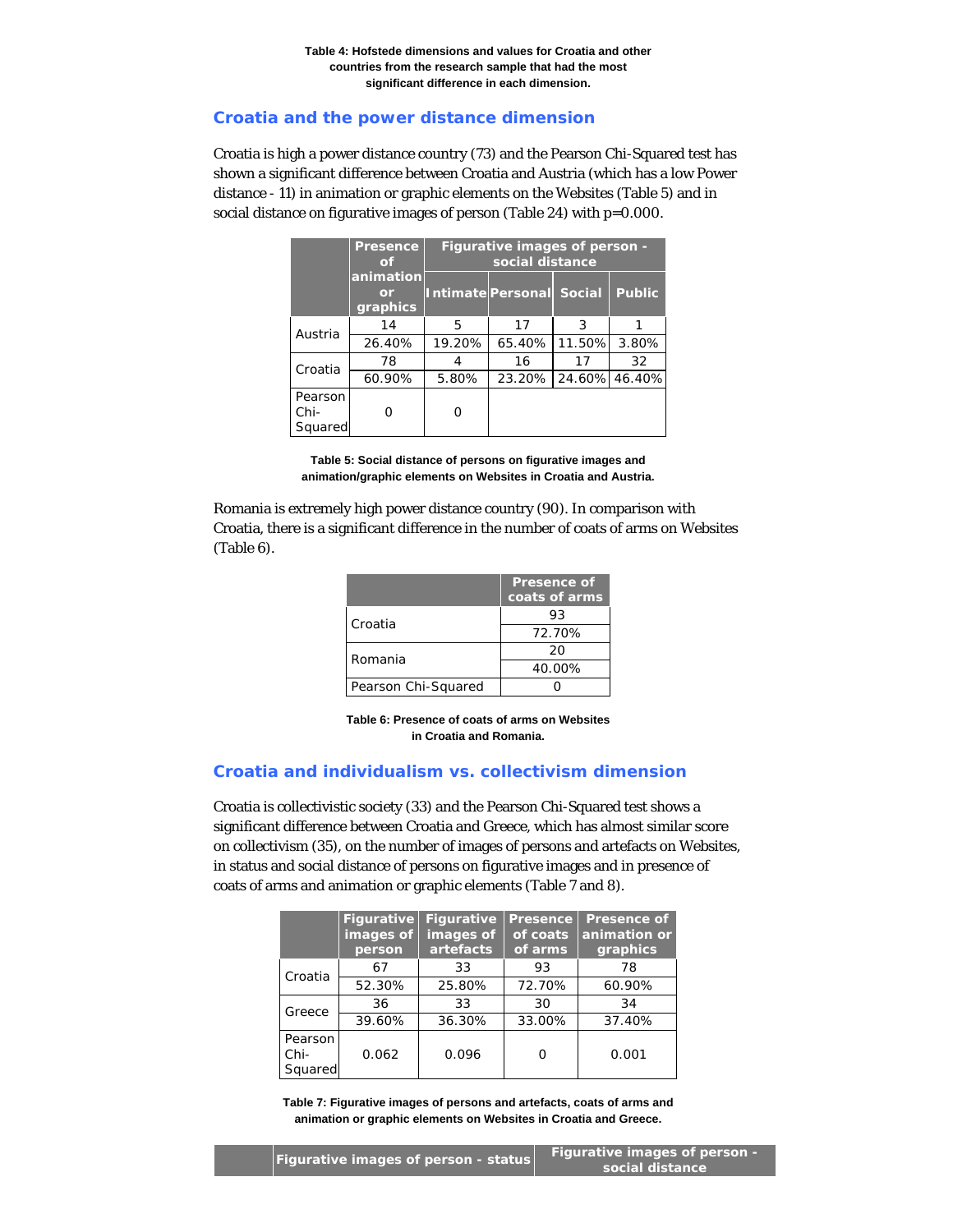|                            |        |              | Student Faculty Mixed Unidentified Intimate Personal Social |        |                      |       | <b>Public</b> |
|----------------------------|--------|--------------|-------------------------------------------------------------|--------|----------------------|-------|---------------|
| Croatia                    | 22     | 12           | 34                                                          |        | 16                   | 17    | 32            |
|                            | 31.90% | 1.40% 17.40% | 49.30%                                                      | 5.80%  | 23.20% 24.60% 46.40% |       |               |
| Greece                     | 18     | 8            | 9                                                           | 5      | 16                   | 13    |               |
|                            | 48.60% | 5.40% 21.60% | 24.30%                                                      | 13.50% | 43.20%               | 35.10 | 8.10%         |
| Pearson<br>Chi-<br>Squared | 0.07   |              |                                                             | 0.001  |                      |       |               |

**Table 8: Status and social distance of persons on figurative images on Websites in Croatia and Greece.**

France is a highly individual society (71) in comparison with Croatia, and statistically significant differences are noted in website symmetry, colour modality, presence of coats of arms: p=0.000 (Table 9) and figurative images of persons p=0.002 and their status: p=0.000 (Table 10).

|                            |          |               | <b>Colour modality</b>     |        |         |  |
|----------------------------|----------|---------------|----------------------------|--------|---------|--|
|                            | Symmetry |               | High Medium                | Low    | of arms |  |
| France                     | 59       | $\mathcal{P}$ | 99                         | 100    | 8       |  |
|                            | 29.40%   |               | 1.00% 49.30%               | 49.80% | 4.00%   |  |
|                            | 83       | 3             | 40                         | 85     | 93      |  |
| Croatia                    | 64.80%   |               | 2.30% 31.30% 66.40% 72.70% |        |         |  |
| Pearson<br>Chi-<br>Squared | 0.000    | 0.000         |                            |        | 0.000   |  |

**Table 9: Symmetry, colour modality and presence of coats of arms on Websites in Croatia and France.**

|                            |                     |        | Figurative Figurative images of person - status |        |                                    |  |  |  |
|----------------------------|---------------------|--------|-------------------------------------------------|--------|------------------------------------|--|--|--|
|                            | images of<br>person |        |                                                 |        | Student Faculty Mixed Unidentified |  |  |  |
|                            | 139                 | 78     |                                                 | 25     | 29                                 |  |  |  |
| France                     | 69.20%              | 56.10% | 5.00%                                           | 18.00% | 20.90%                             |  |  |  |
| Croatia                    | 67                  | 22     |                                                 | 12     | 34                                 |  |  |  |
|                            | 52.30%              | 31.90% | 1.40%                                           | 17.40% | 49.30%                             |  |  |  |
| Pearson<br>Chi-<br>Squared | 0.002               | 0.000  |                                                 |        |                                    |  |  |  |

**Table 10: Figurative images of persons and their status on Websites in Croatia and France.**

# **Croatia and the femininity vs. masculinity dimension**

Croatia is relatively feministic society (40). In comparison with highly feministic Sweden (5), a statistically significant difference is noted on figurative images of persons and their sex (Table 11). In comparison with highly masculine Hungary (88), a statistically significant difference is noted on figurative images of persons and their social distance (Table 12).

|                            | Figurative          | Figurative images of person - sex |       |               |                           |  |  |
|----------------------------|---------------------|-----------------------------------|-------|---------------|---------------------------|--|--|
|                            | images of<br>person | M                                 | ß     |               | <b>Mixed Unidentified</b> |  |  |
| Sweden                     | 52                  | 4                                 | 11    | 71            | $\mathcal{P}$             |  |  |
|                            | 78.70%              | 4.50%                             |       | 12.50% 80.70% | 2.30%                     |  |  |
| Croatia                    | 67                  | 9                                 | 6     | 48            |                           |  |  |
|                            | 52.30%              | 13.00%                            | 8.70% | 69.60%        | 8.70%                     |  |  |
| Pearson<br>Chi-<br>Squared | 0.000               | 0.054                             |       |               |                           |  |  |

**Table 11: Figurative images of persons and their sex on Websites in Croatia and Sweden.**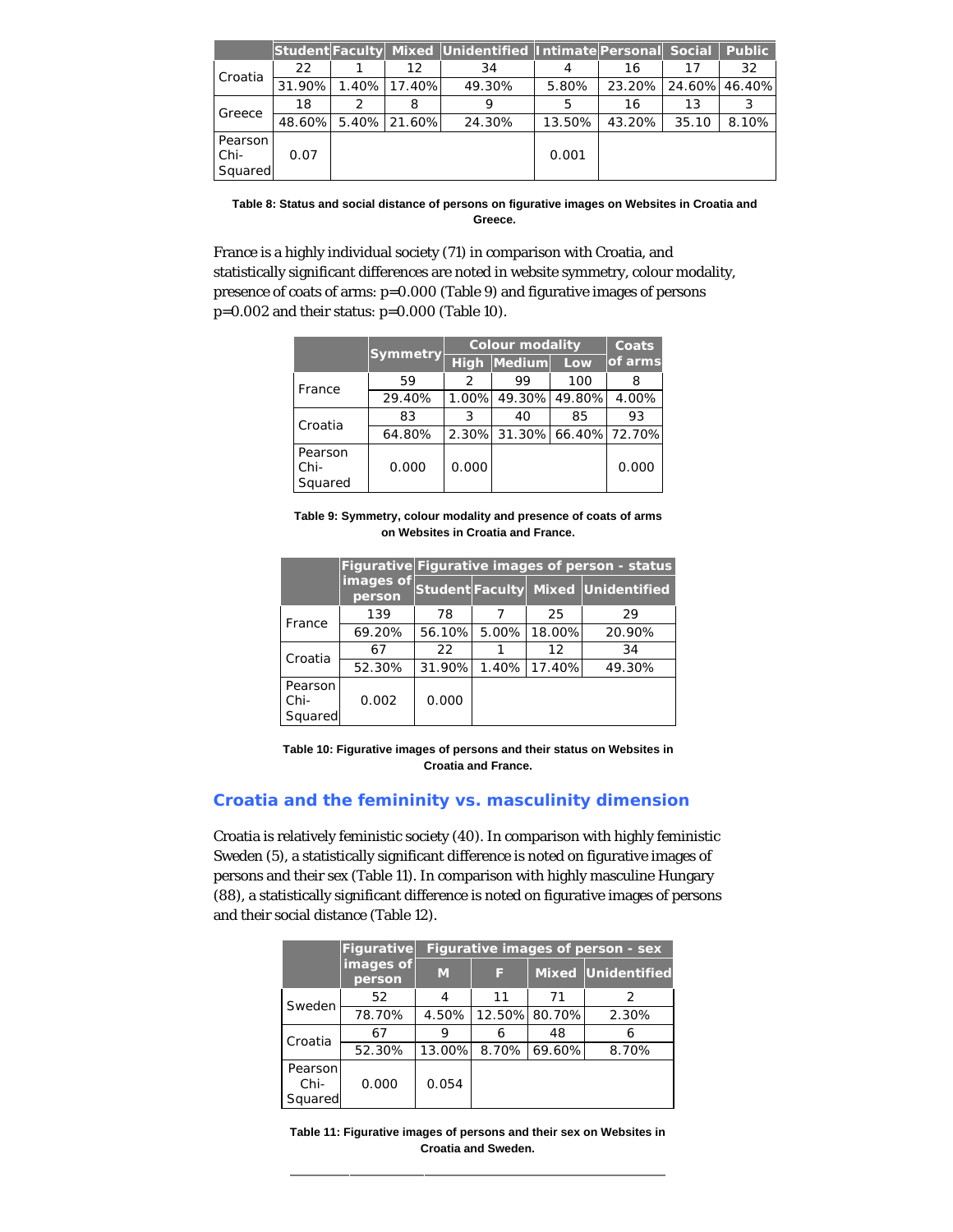|                            | Figurative<br>images of | <b>Figurative images of person -</b><br>social distance |                          |    |               |  |  |
|----------------------------|-------------------------|---------------------------------------------------------|--------------------------|----|---------------|--|--|
|                            | person                  |                                                         | Intimate Personal Social |    | <b>Public</b> |  |  |
|                            | 52                      |                                                         | 28                       | 15 | 8             |  |  |
| Hungary                    | 78.70%                  | 1.90%                                                   | 53.80%                   |    | 28.80% 15.40% |  |  |
| Croatia                    | 67                      |                                                         | 16                       | 17 | 32            |  |  |
|                            | 52.30%                  | 5.80%                                                   | 23.20%                   |    | 24.60% 46.40% |  |  |
| Pearson<br>Chi-<br>Squared | 0.000                   | 0.001                                                   |                          |    |               |  |  |

**Table 12: Figurative images of persons and their social distance on Websites in Croatia and Hungary.**

# **Croatia and the uncertainty avoidance dimension (shortterm vs. long-term orientation)**

Croatia is high uncertainty avoidance country (80). The Pearson Chi-Squared test shows a significant difference between Croatia and Ireland (35) in Web page orientation and composition: p=0.000, p=0.001 (Table 13).

|                            | Page orientation                                                            |                                      | Page composition |               |               |              |           |              |   |
|----------------------------|-----------------------------------------------------------------------------|--------------------------------------|------------------|---------------|---------------|--------------|-----------|--------------|---|
|                            | <b>Horizontal</b>                                                           | <b>Vertical</b><br>and<br>horizontal | Vertical $1_2_1$ |               | $1-3$         | F            | <b>OF</b> | Other        | Z |
| Ireland                    | 0                                                                           |                                      | 104              | 27            | 12            | 20           | 18        | 19           | 9 |
|                            | 0%                                                                          | $1\%$                                | 99%              |               | 25.70% 11.40% | 19%          | 17.10%    | 18.10% 8.60% |   |
| Croatia                    | 2                                                                           | 19                                   | 107              | 66            | 4             | 18           | 11        | 22           |   |
|                            | 1.60%                                                                       | 14.80%                               |                  | 83.60% 51.60% |               | 3.10% 14.10% | 8.60%     | 17.20% 5.50% |   |
| Pearson<br>Chi-<br>Squared | 0.000                                                                       |                                      |                  | 0.001         |               |              |           |              |   |
|                            | Note: for explanation of the composition types (1_2_1, etc.) see Appendix 2 |                                      |                  |               |               |              |           |              |   |

**Table 13: Webpage orientation and composition in Croatia and Ireland.**

## **Croatia and the pragmatism vs normative dimension**

Croatia is pragmatic society (58). In comparison with Germany (83), statistically significant difference is noted on figurative images of persons - social distance and status, p= 0.001 (Table 14), in symbols, coats of arms (p=0.00), page composition, p=0.001 and in number of links (Table 15).

|                            | Figurative images of person - |                                 |    |    |                      | Figurative images of person - status |        |                                           |
|----------------------------|-------------------------------|---------------------------------|----|----|----------------------|--------------------------------------|--------|-------------------------------------------|
|                            |                               | <b>Intimate Personal Social</b> |    |    |                      |                                      |        | Public Student Faculty Mixed Unidentified |
| Croatia                    | 4                             | 16                              | 17 | 32 | 22                   |                                      | 12     | 34                                        |
|                            | 5.80%                         | 23.20%                          |    |    | 24.60% 46.40% 31.90% | 1.40%                                | 17.40% | 49.30%                                    |
|                            | 12                            | 41                              | 22 | 17 | 36                   | 8                                    | 29     | 19                                        |
| Germany                    | 13.00%                        | 44.65%                          |    |    | 23.90% 18.50% 39.10% | 8.70%                                | 31.50% | 20.70%                                    |
| Pearson<br>Chi-<br>Squared | 0.001                         |                                 |    |    | 0.001                |                                      |        |                                           |

**Table 14: Figurative images of persons and their social distance and status in Croatia and Germany.**

|                 | Symbol | Coats<br>of arms |                                   | Page composition |     |           |              |    |           |       |  |
|-----------------|--------|------------------|-----------------------------------|------------------|-----|-----------|--------------|----|-----------|-------|--|
|                 |        |                  | $1_{-2_{-1}}$                     | $1-3$            | Е   | <b>OF</b> | <b>Other</b> |    | Mean Sig. |       |  |
| Croatia         | 56     | 93               | 66                                | 4                | 18  | 11        | 22           |    | 9.33      | 0.008 |  |
|                 |        |                  | 43.80% 72.70% 51.60% 3.10% 14.10% |                  |     | 8.60%     | 17.20% 5.50% |    |           |       |  |
|                 | 109    | 49               | 87                                | 9                | 33  | 17        | 11           | O  | 12.51     |       |  |
| Germany-        |        |                  | 69.40% 31.20% 55.40% 5.70%        |                  | 21% | 10.80%    | 7%           | 0% |           |       |  |
| Pearson<br>Chi- | O      | 0                | 0.002                             |                  |     |           |              |    |           |       |  |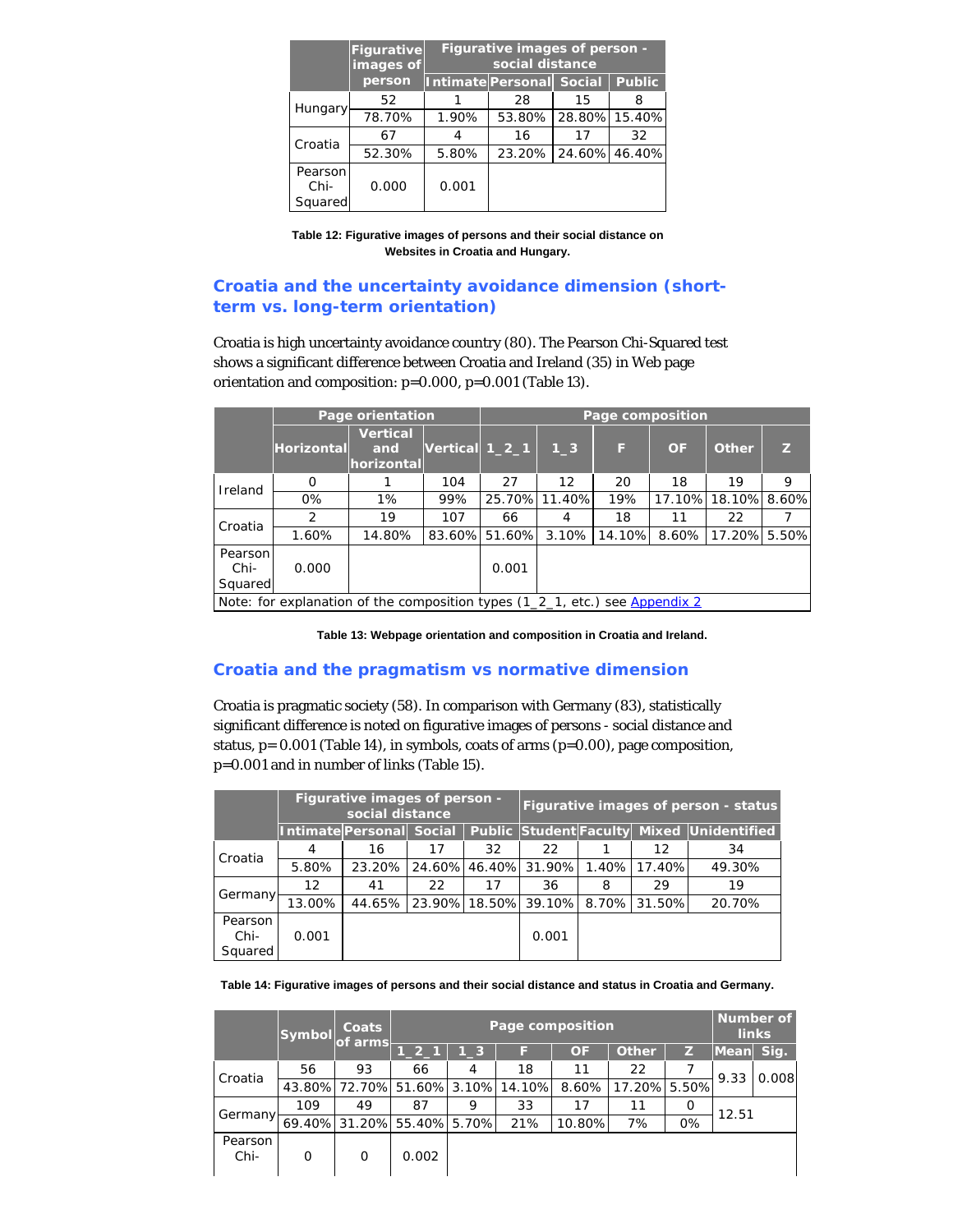

**Table 15: Symbols, coats of arms, page composition and number of links on Websites in Croatia and Germany.**

|                         | <b>Figurative</b><br>images of person | Figurative images Symmetry<br>of artefact |        |
|-------------------------|---------------------------------------|-------------------------------------------|--------|
| Croatia                 | 67                                    | 33                                        | 83     |
|                         | 52.30%                                | 25.80%                                    | 64.80% |
| Ireland                 | 58                                    | 34                                        | 22     |
|                         | 87.90%                                | 51.50%                                    | 33.30% |
| Pearson Chi-<br>Squared |                                       |                                           |        |

**Table 16: Types of figurative images and page symmetry on Websites in Croatia and Ireland.**

|                            | Figurative images of person -<br>social distance |                          |        |       |                                   |              | Figurative images of person - status      |
|----------------------------|--------------------------------------------------|--------------------------|--------|-------|-----------------------------------|--------------|-------------------------------------------|
|                            |                                                  | Intimate Personal Social |        |       |                                   |              | Public Student Faculty Mixed Unidentified |
| Croatia                    | 4                                                | 16                       | 17     | 32    | 22                                | 12           | 34                                        |
|                            | 5.80%                                            | 23.20%                   |        |       | 24.60% 46.40% 31.90% 1.40% 17.40% |              | 49.30%                                    |
| Ireland                    | 11                                               | 31                       | 11     | 4     | 30                                | 19           |                                           |
|                            | 19.30%                                           | 54.40%                   | 19.30% | 7.00% | 53.60%                            | 1.80% 33.30% | 12.30%                                    |
| Pearson<br>Chi-<br>Squared | O                                                |                          |        |       | O                                 |              |                                           |

**Table 17: Status and social distance on figurative images on Websites in Croatia and Ireland.**

In comparison with Ireland (24), a statistically significant difference is noted on types of figurative images and on page symmetry (Table 16), and on figurative images of persons - social distance and status (Table 17) with p=0.000.

# **Croatia and the indulgence vs. restraint dimension**

Croatia is a restraint country (33). Cultural Web characteristics were compared with high indulgence Sweden (78) and high restraint country Latvia (13). Statistically significant differences are noted in many characteristics in comparison with Sweden (Tables 18, 19, 20).

|                            |                                                                             | <b>Coats</b> | <b>Visual</b>      |          |                   | Composition          |        |              |       |
|----------------------------|-----------------------------------------------------------------------------|--------------|--------------------|----------|-------------------|----------------------|--------|--------------|-------|
|                            | <b>Symmetry</b>                                                             | of arms      | identity<br>manual | $1_{21}$ | $1-3$             | F                    | OF     | <b>Other</b> | Z     |
| Sweden                     | 23                                                                          | 49           | 21                 | 27       | $12 \overline{ }$ | 20                   | 18     | 19           | 9     |
|                            | 21.90%                                                                      |              | 46.70% 20.00%      |          |                   | 25.70% 11.40% 19.00% | 17.10% | 18.10%       | 8.60% |
| Croatia                    | 83                                                                          | 93           | 4                  | 66       | 4                 | 18                   | 11     | 22           |       |
|                            | 64.80%                                                                      | 72.70%       | 3.10%              | 51.60%   | 3.10%             | 14%                  | 8.60%  | 17%          | 6%    |
| Pearson<br>Chi-<br>Squared | 0.000                                                                       | 0.000        | 0.000              | 0.001    |                   |                      |        |              |       |
|                            | Note: for explanation of the composition types (1_2_1, etc.) see Appendix 2 |              |                    |          |                   |                      |        |              |       |

**Table 18: Symmetry, coats of arms, visual identity manual and page composition in Croatia and Sweden.**

|                            | <b>Figurative</b><br>images of<br>person | <b>Figurative</b><br>images of<br>buildings | <b>Figurative</b><br>images of<br>artefact |
|----------------------------|------------------------------------------|---------------------------------------------|--------------------------------------------|
| Sweden                     | 87                                       | 30                                          | 46                                         |
|                            | 82.90%                                   | 28.60%                                      | 43.80%                                     |
| Croatia                    | 67                                       | 83                                          | 33                                         |
|                            | 52.30%                                   | 64.80%                                      | 25.80%                                     |
| Pearson<br>Chi-<br>Squared | 0.000                                    | 0.000                                       | 0.004                                      |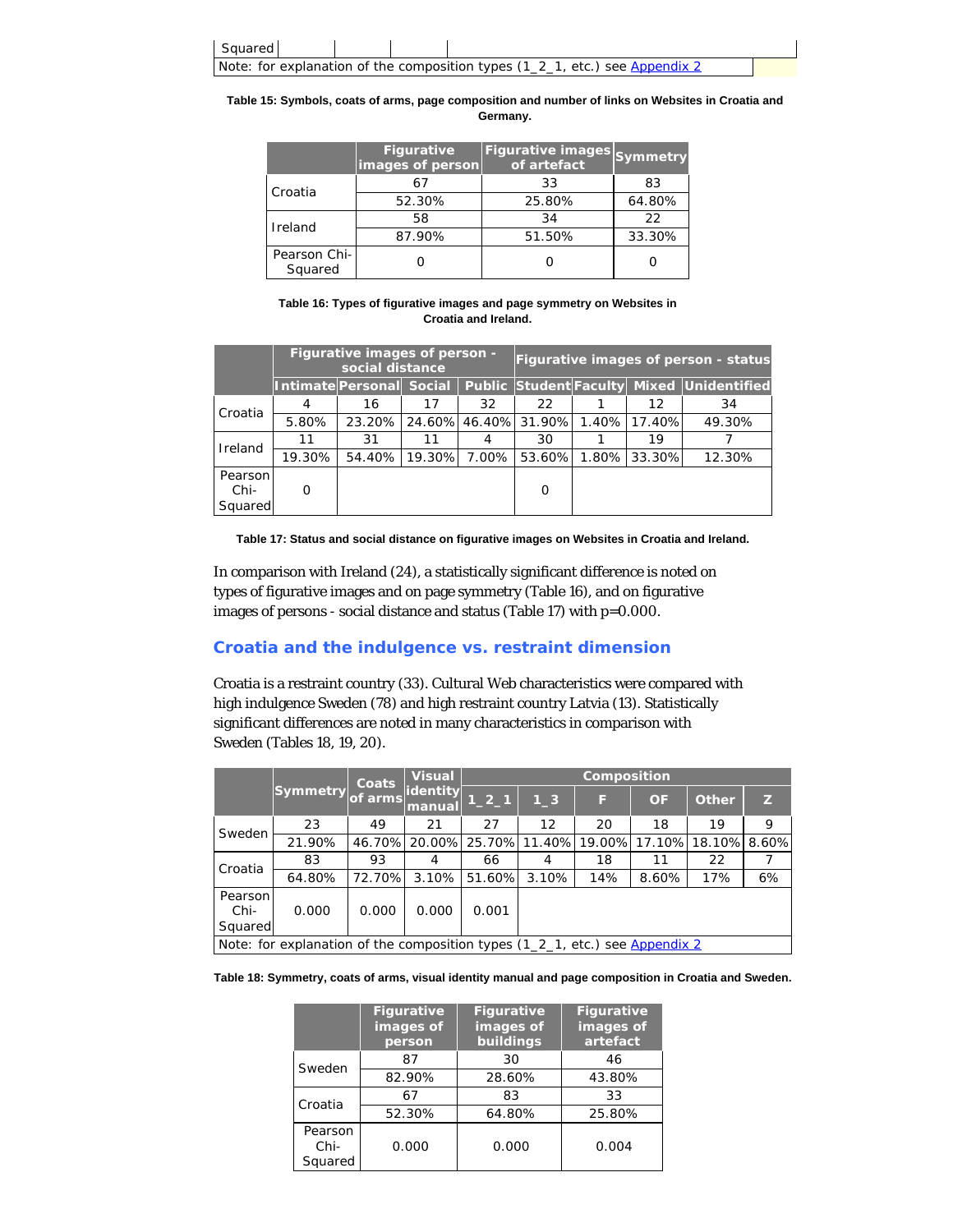## **Table 19: Types of figurative images in Croatia and Sweden.**

|                            | Figurative images of person -<br>social distance |                          |        |       |                      |       |        | Figurative images of person - status      |
|----------------------------|--------------------------------------------------|--------------------------|--------|-------|----------------------|-------|--------|-------------------------------------------|
|                            |                                                  | Intimate Personal Social |        |       |                      |       |        | Public Student Faculty Mixed Unidentified |
| Sweden                     | 15                                               | 47                       | 20     | 6     | 44                   | 4     | 31     | 9                                         |
|                            | 17.00%                                           | 53.40%                   | 22.70% | 6.80% | 50.00%               | 4.50% | 35.20% | 10.20%                                    |
| Croatia                    | 4                                                | 16                       | 17     | 32    | 22                   |       | 12     | 34                                        |
|                            | 5.80%                                            | 23.20%                   |        |       | 24.60% 46.40% 31.90% | 1.40% | 17.40% | 49.30%                                    |
| Pearson<br>Chi-<br>Squared | 0.000                                            |                          |        |       | 0.000                |       |        |                                           |

**Table 20: Figurative images of person social distance and status in Croatia and Sweden.**

# **Discussion**

Table 21 represents visual characteristics of academic Websites in Croatia grouped in each Hofstede dimension that research results have shown to have some statistically significant difference.

| <b>Croatia compared to High Power</b><br><b>Distance country</b>                                                                                                                                                                                                                                                                                                                                               | <b>Croatia compared to Low Power</b><br><b>Distance country</b>                                                                                                                                                                                                |
|----------------------------------------------------------------------------------------------------------------------------------------------------------------------------------------------------------------------------------------------------------------------------------------------------------------------------------------------------------------------------------------------------------------|----------------------------------------------------------------------------------------------------------------------------------------------------------------------------------------------------------------------------------------------------------------|
| - Greater number of animation and/or<br>graphic elements                                                                                                                                                                                                                                                                                                                                                       | - Greater number of coat of arms                                                                                                                                                                                                                               |
| Croatia compared to an<br><b>Individualistic country</b>                                                                                                                                                                                                                                                                                                                                                       | <b>Croatia compared to a Collectivistic</b><br>country                                                                                                                                                                                                         |
| - More symmetrical Websites<br>- Greater number of coat of arms<br>- Fewer images on Websites<br>- Fewer images of students and mixed -<br>students and professors                                                                                                                                                                                                                                             | - Greater number of images of persons<br>- Greater number of coat of arms<br>- Greater number of animation/graphic<br>elements<br>- More images of unidentified persons<br>on figurative images<br>- Public social distance of persons on<br>figurative images |
| <b>Croatia compared to a Masculine</b><br>country                                                                                                                                                                                                                                                                                                                                                              | <b>Croatia compared to a Feminist</b><br>country                                                                                                                                                                                                               |
| - Fewer figurative images of persons<br>- Public social distance of persons on<br>figurative images                                                                                                                                                                                                                                                                                                            | - Fewer figurative images of persons                                                                                                                                                                                                                           |
| Croatia compared to a Short-term<br><b>Orientation country</b>                                                                                                                                                                                                                                                                                                                                                 | Croatia compared to a Long-term<br><b>Orientation country</b>                                                                                                                                                                                                  |
| - 1_2_1 composition prevalent                                                                                                                                                                                                                                                                                                                                                                                  |                                                                                                                                                                                                                                                                |
| <b>Croatia compared to a Pragmatic</b><br>country                                                                                                                                                                                                                                                                                                                                                              | Croatia compared to a Normative<br>country                                                                                                                                                                                                                     |
| - Fewer mixed-sex images of persons on<br>figurative images<br>- Public social distance of persons on<br>figurative images<br>- Greater number of coat of arms                                                                                                                                                                                                                                                 | - More symmetrical Websites<br>- Greater number of images of persons<br>- Fewer images of students and mixed -<br>students and professors<br>- Public social distance of persons on<br>figurative images                                                       |
| Croatia compared to an Indulgence<br>country<br>- Greater number of coat of arms<br>- More symmetrical Websites<br>- 1_2_1 composition prevalent<br>- Fewer corporate identity manuals<br>- Fewer images of persons and artefact<br>- Fewer images of students and mixed -<br>students and professors<br>- More images of buildings on Websites<br>- Public social distance of persons on<br>figurative images | <b>Croatia compared to a Restraint</b><br>country                                                                                                                                                                                                              |

**Table 21 Croatia compared to other countries from the research sample and visual**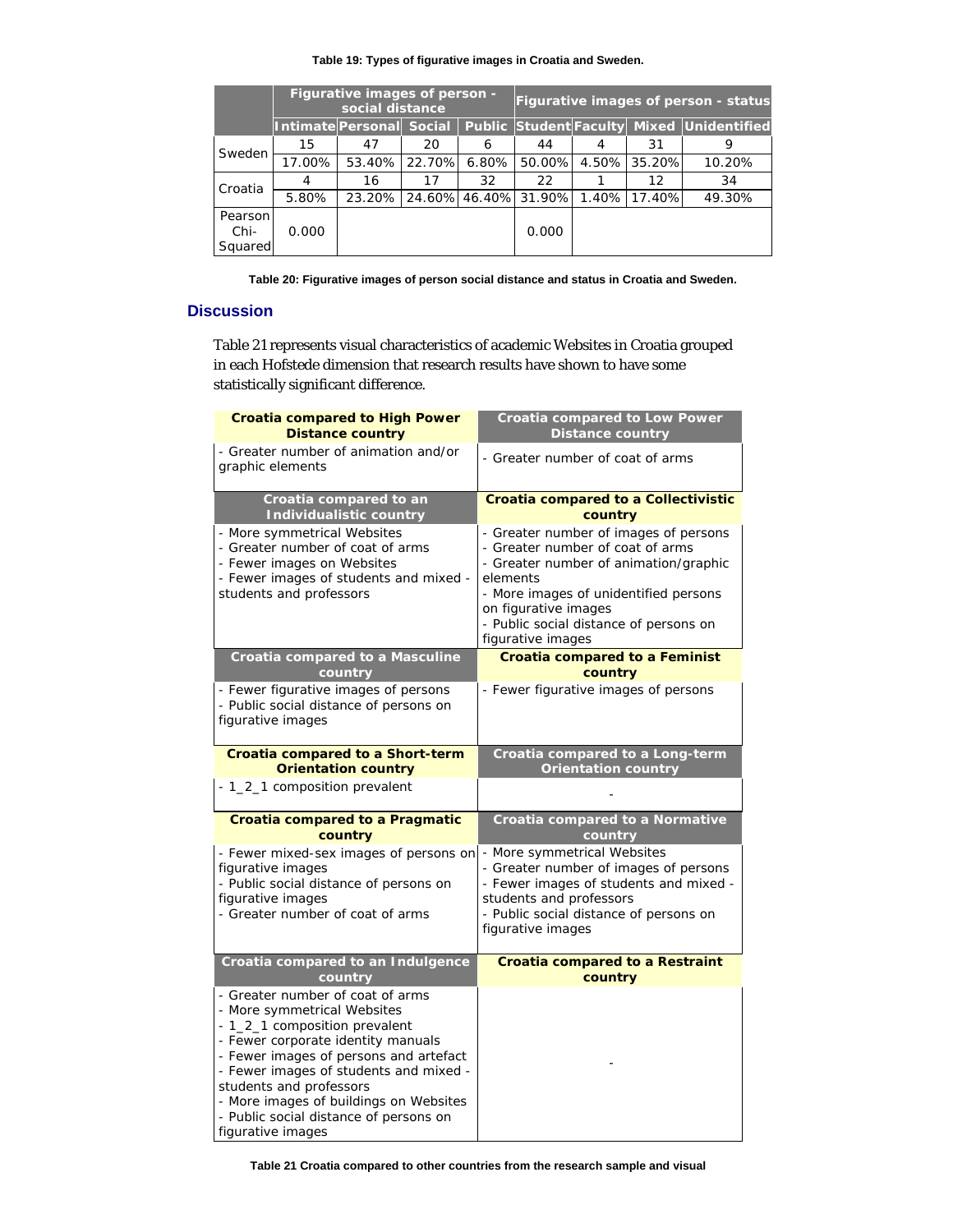#### **characteristics of academic Websites (Croatia's orientation in each dimension is marked in yellow).**

Dormann and Chisalita [\(2002](#page-18-2)) linked the masculinity dimension with an emphasis on tradition and authority and frequent images of buildings. The opposite, feminine dimension is, according to the authors, linked with frequent images of persons, especially showing them laughing, talking or studying together. Croatia has fewer images of persons than masculine or feminist countries.

Callahan [\(2006](#page-18-2)) linked the individualism vs. collectivism dimension with the symmetry on the Websites. Croatia has more symmetrical Web sites than individualistic country.

Sen, Lindgaard and Patrick [\(2007](#page-18-8)) connected high power distance dimension with the frequent images of the institution's buildings on the web. Research results did not show a correlation in this dimension, but Croatia has a greater number of images of buildings than indulgence countries.

The fact that Croatian academic Web sites have lots of animation and graphic is, according to the research results, opposite to the previous findings of Marcus and Gould ([2000\)](#page-18-5). The authors connected these elements with masculinity dimension. On the other hand, Croatian academic Web sites have greater number of coats of arms than low power distance countries, which is consistent with the authors' findings.

Most variation in the visual cultural characteristics of Web pages were found when comparing Croatian sites with those of normative and indulgence countries. Since there is no previous research done on these two dimensions, results from this study contribute to the body of knowledge for all future research in information science regarding the presentation and communication of information on academic Web sites.

#### **Conclusion**

As Fletcher [\(2006](#page-18-2)) in his research has concluded, an effective communication on Websites between different ethnic groups requires knowledge of their cultural characteristics. Research results from this study about visual characteristics of Croatian academic Websites can serve to better understand Croatian culture, but also shed light on the influence of culture on visual communication in general, whether that influence is recognised and intentionally used in the design process, or not.

The research results provided answers to the research questions. The analysis and comparison of visual graphic characteristics on Croatian academic Websites (Table 21) and those of other countries from the research sample has shown similarities and differences in almost every property and Hofstede dimension. However, there are few visual elements on Croatian Websites that could indicate affiliation with Croatian culture, and have some recognisable characteristics in relation to other countries of the sample. Compared with other countries from the research sample, Croatian culture is not recognisable enough or visible through the universities' Websites.

From the research data, common visual characteristics from the countries and affiliation to a certain Hofstede's dimension can be distinguished. The main characteristics of Croatian visual presentation on academic Websites are: more coats of arms, symmetrical Websites, 1\_2\_1 composition prevalent, only few identity manuals on Websites, few images of persons and artefacts or of students and professors, more images of buildings, and public social distance of persons on figurative images.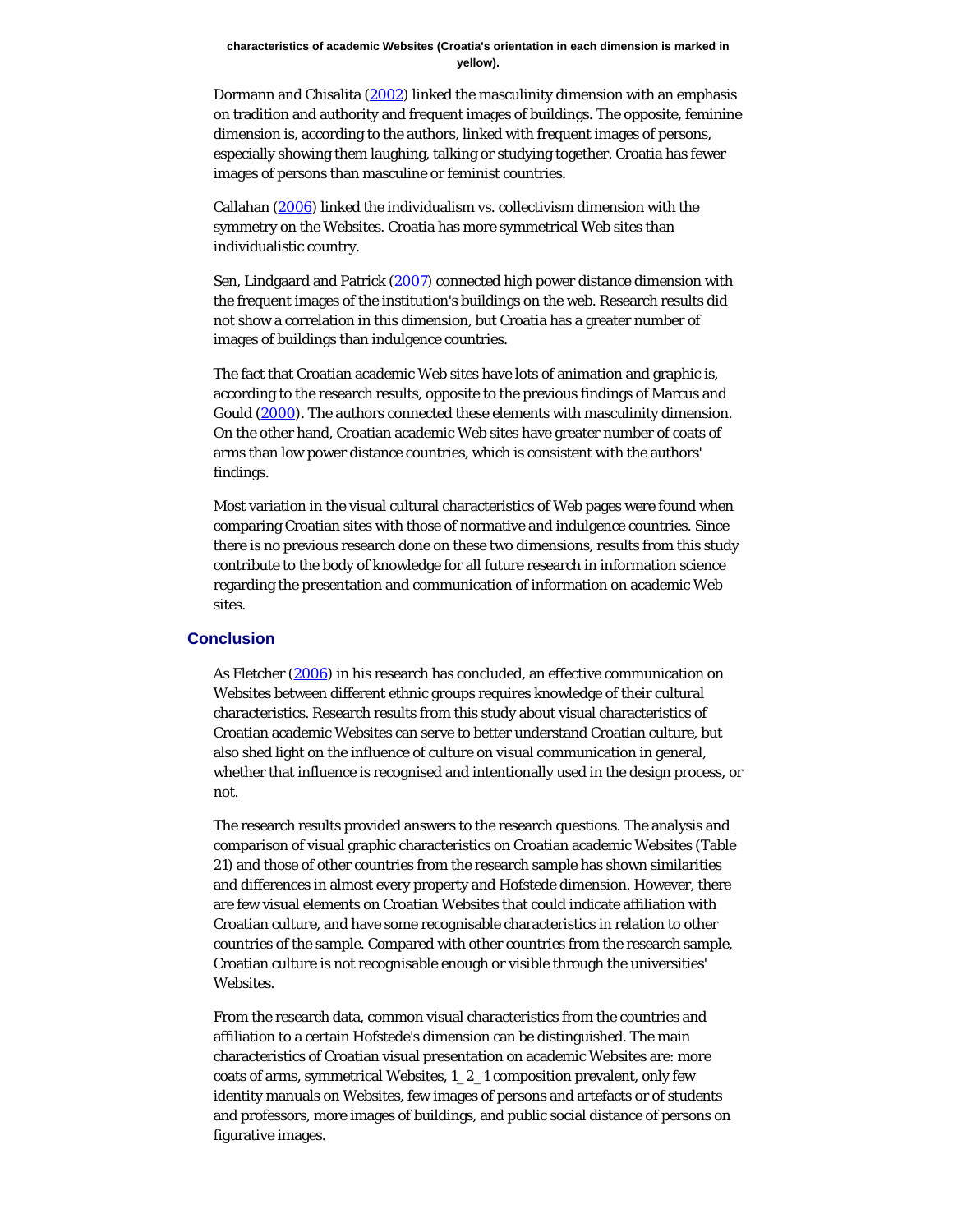Croatia has, according to the research results, cultural characteristics similar to the countries from the sample belonging to the same Hofstede's dimensions, and partly similar to the countries from the sample belonging to the different dimensions.

Information on the Croatian academic Websites is influenced not only by cultural dimensions but also by lack of skills and understanding of knowledge organization and structuring on the Websites, which creates a negative image of the country. This argument is manifested in a large number of institutionally-led and strict hierarchical relationships of graphic elements on the Website, a number of coats of arms of Croatian academic institutions, symmetry, absence of colour, a small number of links to social networks, and a lack of logos and a graphic standards manual.

However, a large number of images and animated content and the status of students supports the fact that the institutions have recognised the importance of appropriate visual presentation and communication on Websites for users, mainly students. Although there are a large number of links to other countries on the Websites, there are mainly links to domestic institutions. All these facts are still only a weak argument to conclude that Croatian academic institutions use this new medium in the best possible manner for the purpose of visual communication on their Websites.

The analysis also includes research data for two Hofstede's dimensions, indulgence vs. restraint and normative vs. pragmatic, for which there are no studies regarding the cultural characteristics of the Websites.

On most Websites in countries from the sample there are no clear symbols of cultural affiliation to that particular country. But the identity of the university in those countries is more visible than in Croatia. Other university Websites, in addition, offer users a variety of activities that are not primarily related to information about studies but support promotion, visibility and competitiveness of the university and its constituents. There are e-bookstores, gift-shops, portals intended for the promotion of science in children and young people with a variety of interactive games and many other activities that are not covered by the research categories and properties, but their presence on the Websites is of great importance.

Since the study only analyses and compares graphical elements of academic Websites, research results are not enough of an argument to make conclusions about the Croatian culture, but could be starting point for further research in the field of information presentation and communication.

To conclude with a systematic reflection on the level of individual institutions, Croatia's universities could make better use of the advantages offered by the new medium for the purpose of visibility, recognition and promotion of science and higher education as the key factor in building a better society and prosperity of the country.

A concluding remark is related to the role and influence a culture has on the design of Web pages. Visual communication, in order to be effective and informative, has to take into account underlying cultural and social premises that will influence the creation and interpretation of Websites. Hofstede's model can be used as one possible option.

## <span id="page-16-0"></span>**About the author**

**Josipa Selthofer** is post-doctoral research and teaching assistant at the Department of Information Sciences, Faculty of Humanities and Social Sciences in Osijek, Croatia. She holds PhD in information sciences and a BA in graphic design. Her main points of interest are visual communication, history of publishing and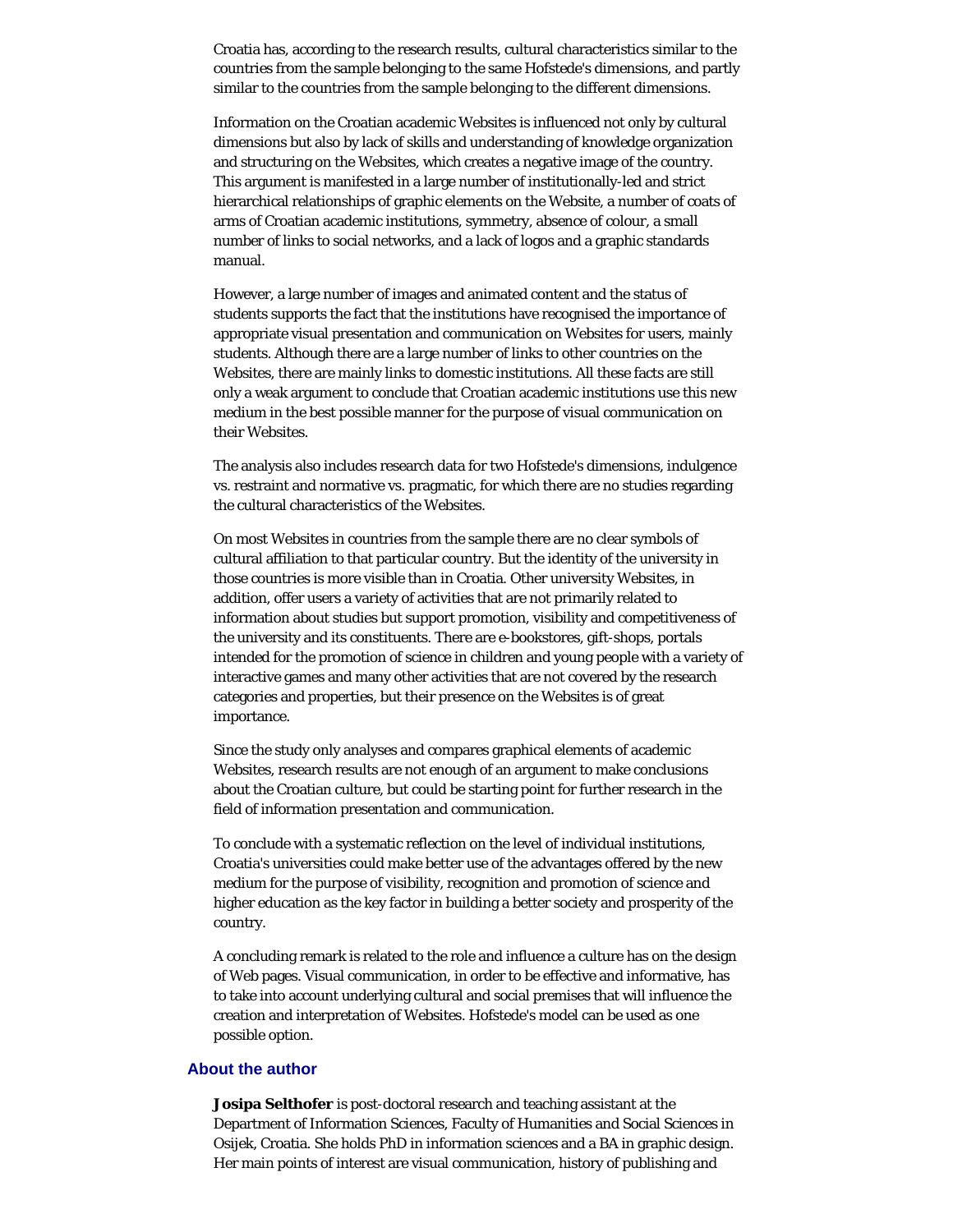graphic design, and contemporary trends in publishing. She can be contacted at [jselthofer@ffos.hr](mailto:jselthofer@ffos.hr).

## **References**

Ackerman, S. K. (2002). *[Mapping user interface design to culture dimensions](http://www.webcitation.org/6gstHHgK1)*. Paper presented at the 4th Annual International Workshop on Internationalization of Products and Systems "Ahead of the Curve: Converting Global Knowledge into Global Success", Austin Texas. Retrieved from

http://www.iwips.org/iwips2002/downloads/AMA\_XCult\_13Jul02.ppt (Archived by WebCite® at http://www.webcitation.org/6gstHHgK1)

Barber, W. & Badre, A. (2001). *[Culturability: the merging of culture and](http://www.webcitation.org/6gsstSb2p) [usability](http://www.webcitation.org/6gsstSb2p)*. Paper presented at 4th Conference on Human Factors and the Web Culturability "The Merging of Culture and Usability". Retrieved from http://zing.ncsl.nist.gov/hfweb/att4/proceedings/barber/ (Archived by WebCite® at http://www.webcitation.org/6gsstSb2p)

Bell, P. (2001; 2002). *Handbook of content analysis*. London: Sage Publications.

Callahan, E. (2006). [Cultural similarities and differences in the design of](http://www.webcitation.org/6gsshvRQb) [university Websites](http://www.webcitation.org/6gsshvRQb). *Journal of Computer-Mediated Communication, 11*(1), 239-273. Retrieved from http://jcmc.indiana.edu/vol11/issue1/callahan.html (Archived by WebCite®

at http://www.webcitation.org/6gsshvRQb)

- Cutler, D. B., Javalgi, G. R. & Rajshekhar, M. K. (1992). The visual components of print advertising: a five-country cross-cultural analysis. *European Journal of Marketing, 26*(4), 7-20.
- Cyr, D. &, Haizley, T. S. (2004). Localization of Web design: an empirical comparison of German, Japanese and U.S. website characteristics. *Journal of the American Society for Information Science and Technology, 55*(13), 1199-1208.
- Dormann, C., Chisalita, C. (2002). [Cultural values in Web site design](http://www.eace.net/proceedings/ECCE%202002.pdf). In Pozzi, S., Rizzo, A., & Wrigth, P. (Eds.), *Proceedings of the 11th European conference on cognitive ergonomics, ECCE-11-Cognition, culture and design, September 8-11, Catania, Italy* (pp. 63-70). Roma: Instituto di Scienze e Technologie della Cognizione. Retrieved from http://www.eace.net/proceedings/ECCE%202002.pdf [Unable to archive]
- Fletcher, R. (2006). The impact of culture on Web site content, design, and structure: an international and a multicultural perspective. *Journal of Communication Management, 10*(3), 259-273.
- Gevorgyan, G. & Porter, V. L. (2008). One size does not fit all: culture and perceived importance of Web design features. *Journal of Website Promotion 3*(1/2), 25-38.
- Hall, E.T. & Hall, M.R. (1990). *Understanding cultural differences, Germans, French and Americans*. Boston, MA: Intercultural Press Inc.
- Hofstede Insights. (2018). The 6 dimensions of national culture. Retrieved from https://www.hofstede-insights.com/models/national-culture/.
- Hofstede, G. (1980; 2001). *Culture's consequences: international differences in work-related values*. Newbury Park, CA: Sage Publications.
- Hofstede, G. (1997). *Cultures and organizations: software of the mind.* New York, NY, USA: McGraw-Hill.
- Hofstede, G., Hofstede, J. & Minkov. M. (2010). *Cultures and organizations: software of the mind* (3rd. ed.). New York, NY, USA: McGraw-Hill.
- Hoft, N. L. (1996). Developing a cultural Model. In E. M. del Galdo & J. Nielsen (Eds.), *International user interfaces* (pp. 41-71). New York, NY, USA: John Wiley & Sons.
- Institut za razvoj obrazovanja. (2013). *[Znacajan porast mobinosti u visokom](http://www.webcitation.org/6xWCqy2pd) [obrazovanju](http://www.webcitation.org/6xWCqy2pd)*. [Significant increase in mobility in higher education]. Retrieved from http://www.iro.hr/hr/javne-politike-visokogobrazovanja/kolumna/znacajan-porast-mobilnosti-u-visokom-obrazovanju/ (Archived by WebCite® at http://www.webcitation.org/6xWCqy2pd)
- Juric, R., Kim, I. & Kuljis, J. (2003). [Cross cultural Web design: an experience of](http://www.webcitation.org/6grHmrauO) [developing UK and Korean cultural markers](http://www.webcitation.org/6grHmrauO). In L. Budin, V. Luzar-Stiffler,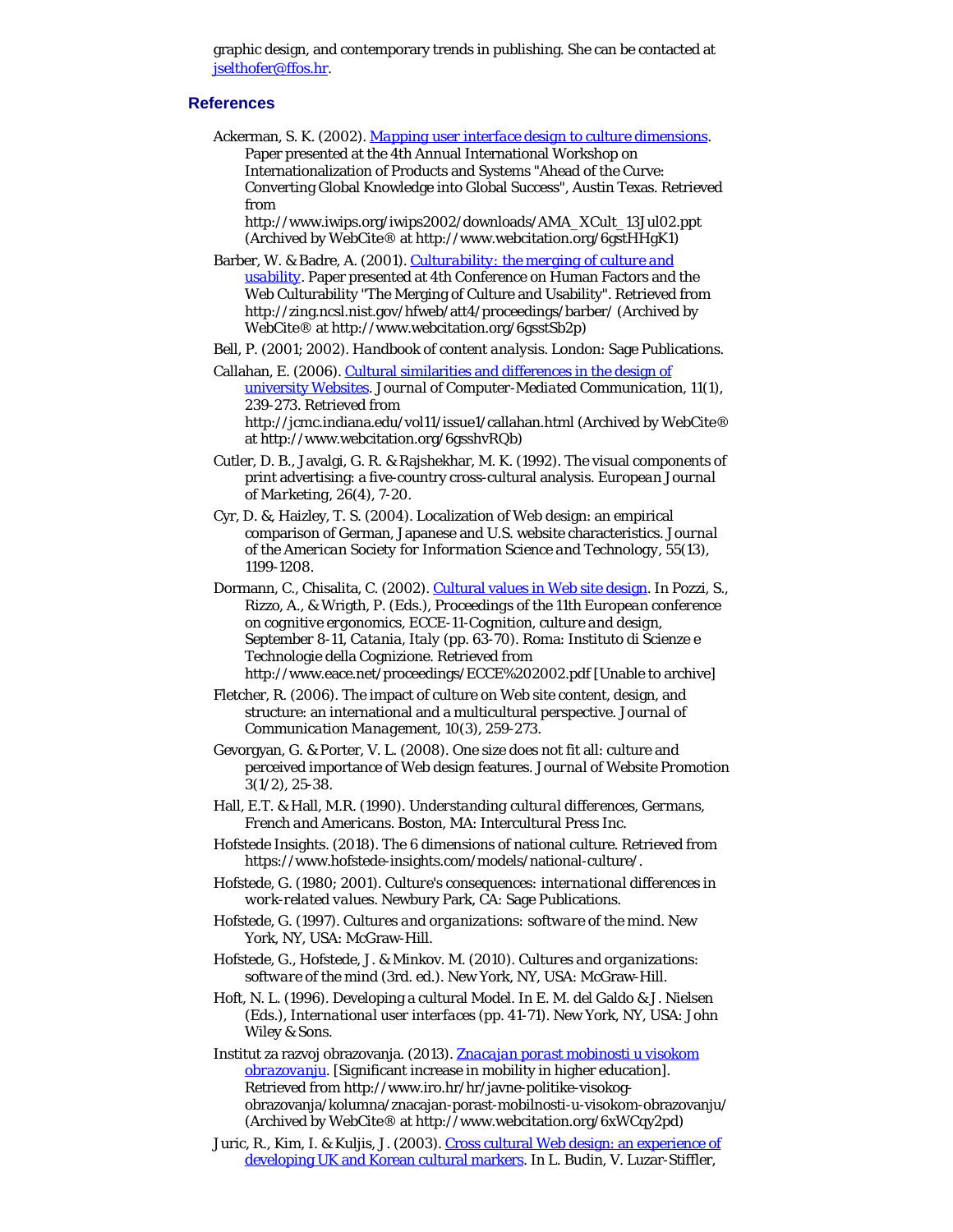<span id="page-18-10"></span><span id="page-18-2"></span>Z. Bekic & V. Hljuz Dobric (Eds.). *ITI 2003: Proceedings of the 25th International Conference on Information Technology Interfaces, Cavtat, Croatia* (pp. 309-313). Zagreb: SRCE University Computing Centre, University of Zagreb. Retrieved from http://www.westminster.ac.uk/westminsterresearch (Archived by WebCite® at http://www.webcitation.org/6grHmrauO)

- <span id="page-18-4"></span>Karande, K., Almurshidee, A. K. & Al-Olayan, F. (2006). Advertising standardisation in culturally similar markets: can we standardise all components? *International Journal of Advertising, 25*(4), 489-511.
- <span id="page-18-3"></span>Khaslavsky, J. (1998). Integrating culture into interface design. In C. Karat, A. Lund, J. Coutaz & J. Carat (Eds.). *Proceedings of the ACM CHI 98 Human Factors in Computing Systems Conference, Los Angels, CA., USA.*, (pp. 365- 366). New York, NY: ACM Press.
- <span id="page-18-11"></span>Kim, I. & Kuljis, J. (2010). Manifestations of culture in website design. *Journal of Computing and InformationTechnology, 18*(2), 125-132.
- <span id="page-18-12"></span>Kim, J., Lee, J. & Choi, D. (2003). Designing emotionally evocative homepages. An empirical study of the quantitative relations between design factors and emotional dimensions. *International Journal of Human-Computer Studies, 59*(6), 899-940.
- <span id="page-18-0"></span>McCort, D. J. & Malhotra, N. K. (1993). Culture and consumer behavior: toward an understanding of cross-cultural consumer behavior in international marketing. *Journal of International Consumer Marketing, 6*(2), 91-127.
- <span id="page-18-6"></span>Marcus, A. (2000). [Cultural dimensions and global Web user-interface design.](http://www.webcitation.org/6xWD1pEHI) [What? So What? Now What?](http://www.webcitation.org/6xWD1pEHI) In: *Proceedings of the Sixth Conference on Human Factors and the Web. Austin, TX. 19 June*. Retrieved from http://ideal-group.org/demonstrations/hfweb00.marcus.html (Archived by WebCite® at http://www.webcitation.org/6xWD1pEHI)
- <span id="page-18-5"></span>Marcus, A. & Gould, E. (2000). Crosscurrents: cultural dimensions and global Web user-interface design. *Interactions, 7*(4), 32-46.
- <span id="page-18-7"></span>Markus, R. H. & Kitayama, S. (1991). Culture and the self: implications for cognition, emotion, and motivation. *Psychological Review, 98*(2), 224-253.
- <span id="page-18-13"></span>Rose, G. (2012). *Visual methodologies: an introduction to researching with visual materials*. London: Sage Publications.
- <span id="page-18-1"></span>Saracevic, T. (2009). Information science. In M. J. Bates (Ed.)., *Encyclopedia of library and information sciences* (3rd ed.) (pp. 2570-2585). New York, NY: Taylor and Francis.
- <span id="page-18-14"></span>Selthofer, J. & Jakopec, T. (2014). [How can customized IT system support](http://www.webcitation.org/6xiUBYtef) [qualitative methods in Website validation: application for visual content](http://www.webcitation.org/6xiUBYtef) [analysis.](http://www.webcitation.org/6xiUBYtef) In S. Faletar Tanacković and B. Bosančić (Eds.). *Proceedings of the 13th International Cconference Libraries in the Digital Age (LIDA), Zadar, 16-20 June* (pp. 157-162). Retrieved from http://ozk.unizd.hr/proceedings/index.php/lida/article/view/119/216 (Archived by WebCite® at http://www.webcitation.org/6xiUBYtef)
- <span id="page-18-8"></span>Sen D., Lindgaard, G. & Patrick, A. (2007). Symbolic aspects of university homepage design: what appeals to different cultures? *MMI-Interaktiv, 13*(8), 65-71.
- <span id="page-18-9"></span>Smith, A., Dunckley, L., French, T., Minocha, S. & Chang, Y. (2004). Process model for developing usable cross-cultural Websites. *Interacting with Computers, 16*(1), 63-91.

### **How to cite this paper**

Selthofer, J. (2018). Visual presentation and communication of Croatian academic Websites *Information Research, 23*(1), paper 787. Retrieved from http://InformationR.net/ir/23-1/paper787.html (Archived by WebCite® at http://www.webcitation.org/6xmrLlCdr)

### **Appendix 1: Categories and properties for the visual content analysis**

**Website**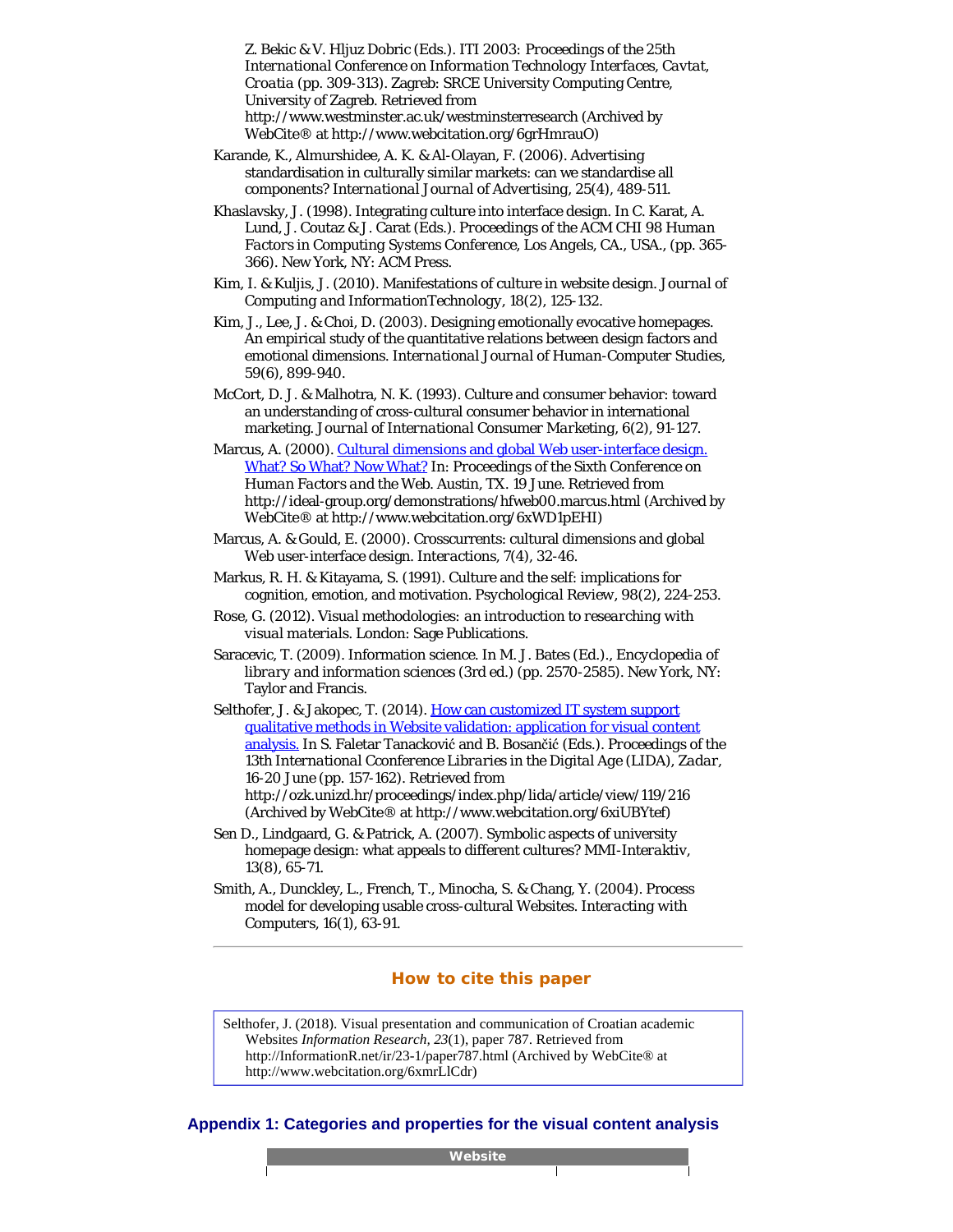| Home page                         | University            |
|-----------------------------------|-----------------------|
|                                   | Faculty/Department    |
|                                   | English               |
|                                   | German                |
|                                   | French                |
| Official language                 | Italian               |
|                                   | Chinese               |
|                                   | Another               |
| Official languages - number       | Numerical             |
|                                   |                       |
| Colour                            |                       |
|                                   | High                  |
| Modality                          | Medium                |
|                                   | Low                   |
|                                   | Yellow                |
|                                   | Orange                |
|                                   | Red                   |
|                                   | Green                 |
| Prevalent foreground colour       | Blue                  |
|                                   | Purple                |
|                                   | White                 |
|                                   | Grey                  |
|                                   | <b>Black</b>          |
|                                   | Yellow                |
|                                   | Orange                |
|                                   | Red                   |
|                                   | Green                 |
| Prevalent background colour       | Blue                  |
|                                   | Purple                |
|                                   | White                 |
|                                   | Grey                  |
|                                   |                       |
|                                   | <b>Black</b>          |
| Organization of the website       |                       |
| Symmetrical                       | Yes/No                |
|                                   | $1 - 2 - 1$           |
|                                   | F                     |
|                                   | OF                    |
| Composition                       | МC                    |
|                                   | Z                     |
|                                   | $1\_3$                |
|                                   | Other                 |
|                                   | Vertical              |
| Page orientation                  | Horizontal            |
|                                   | Vertical and          |
|                                   | horizontal            |
| Menus                             | Simple                |
|                                   | Complex               |
| Number of links                   | Numeric value         |
| Social network                    | Descriptive           |
|                                   |                       |
| <b>Images</b>                     |                       |
| Animation or graphics             | Yes/No                |
| Figurative images - person        | Yes/No                |
| Figurative images - building      | Yes/No                |
| Figurative images - artefacts     | Yes/No                |
| Figurative images - nature        | Yes/No                |
|                                   | Student               |
| Figurative images - status        | Faculty               |
|                                   | Mixed                 |
|                                   | Unidentified          |
|                                   | Female                |
| Figurative images of person - sex | Male                  |
|                                   | Mixed<br>Unidentified |